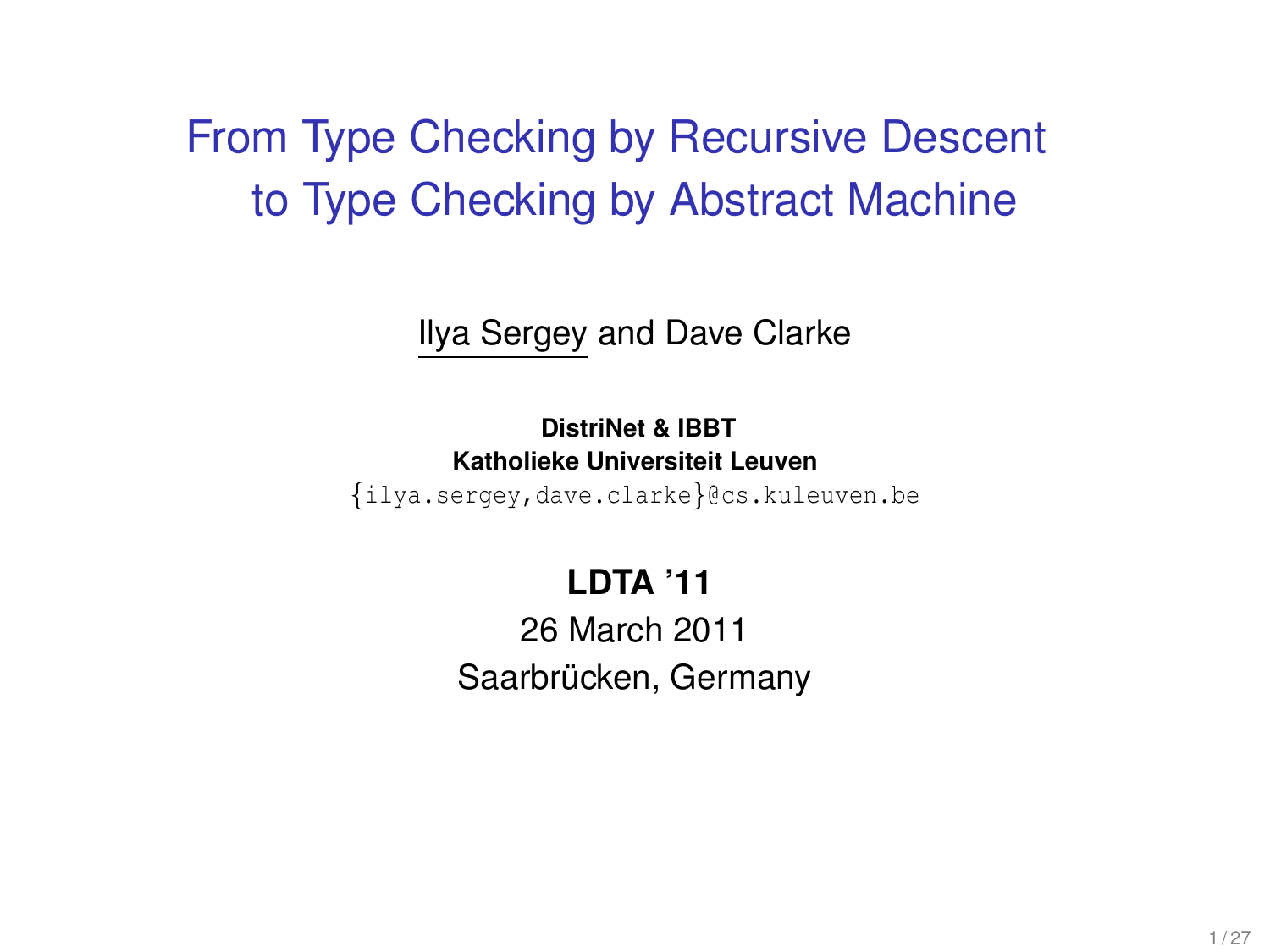## From Type Checking by Recursive Descent to Type Checking by Abstract Machine

Ilya Sergey and Dave Clarke

**DistriNet & IBBT Katholieke Universiteit Leuven**

{ilya.sergey,dave.clarke}@cs.kuleuven.be

#### **LDTA '11**

26 March 2011 Saarbrücken, Germany

This work was carried out while the first author was visiting the BRICS PhD School of Aarhus University in September 2010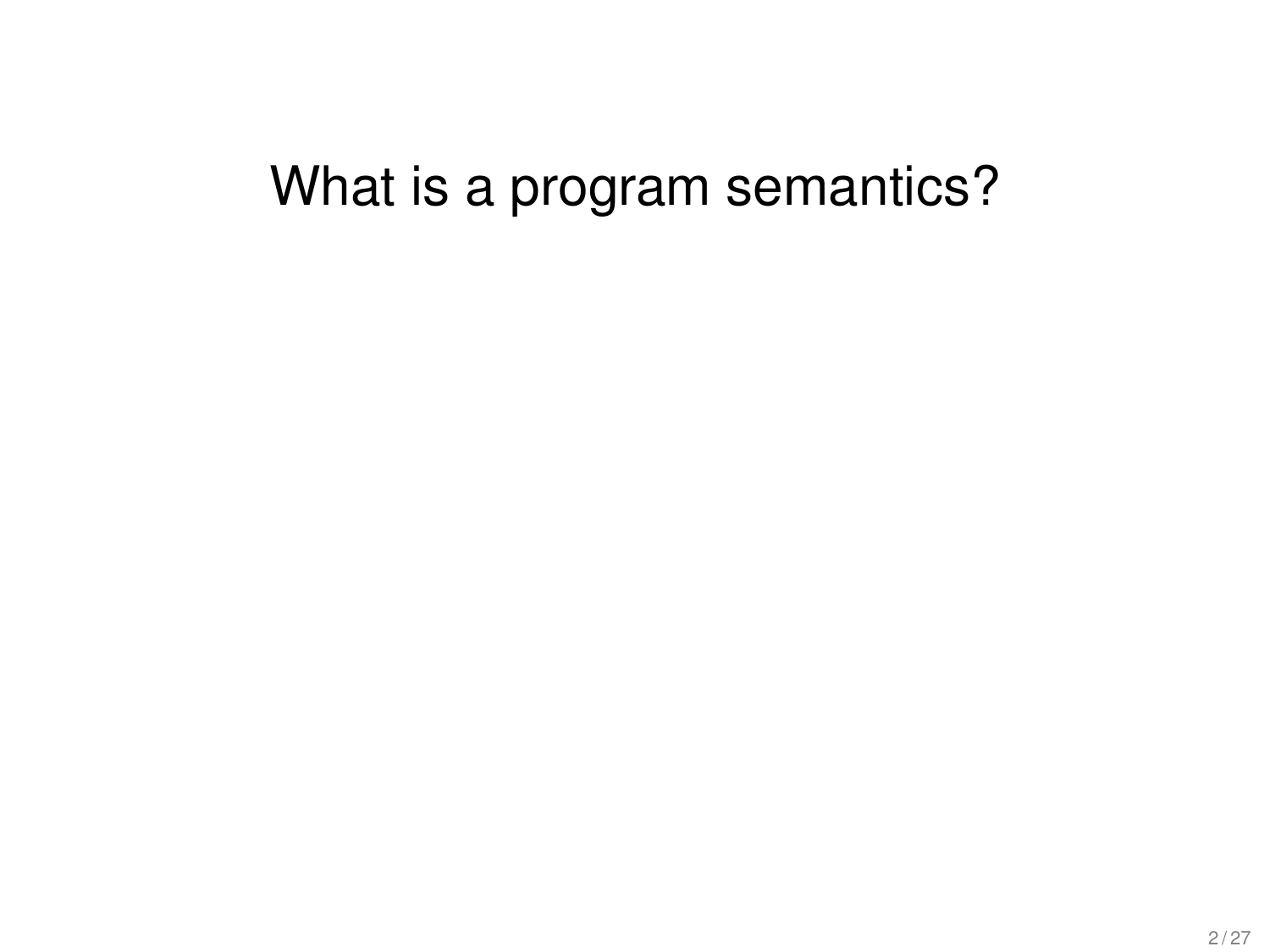# It is the meaning of grammatically correct programs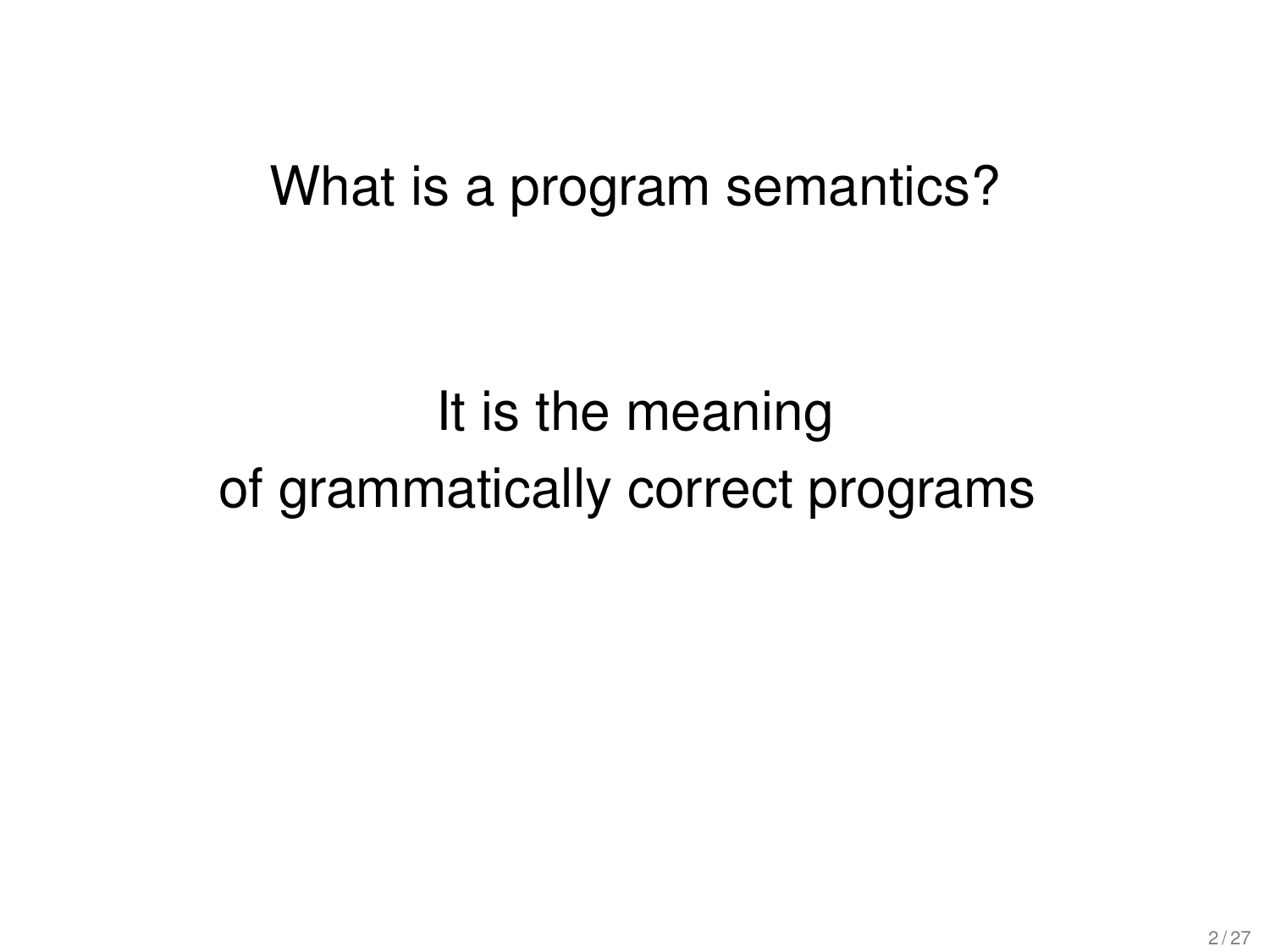# It is the meaning of grammatically correct programs

Example of a meaning: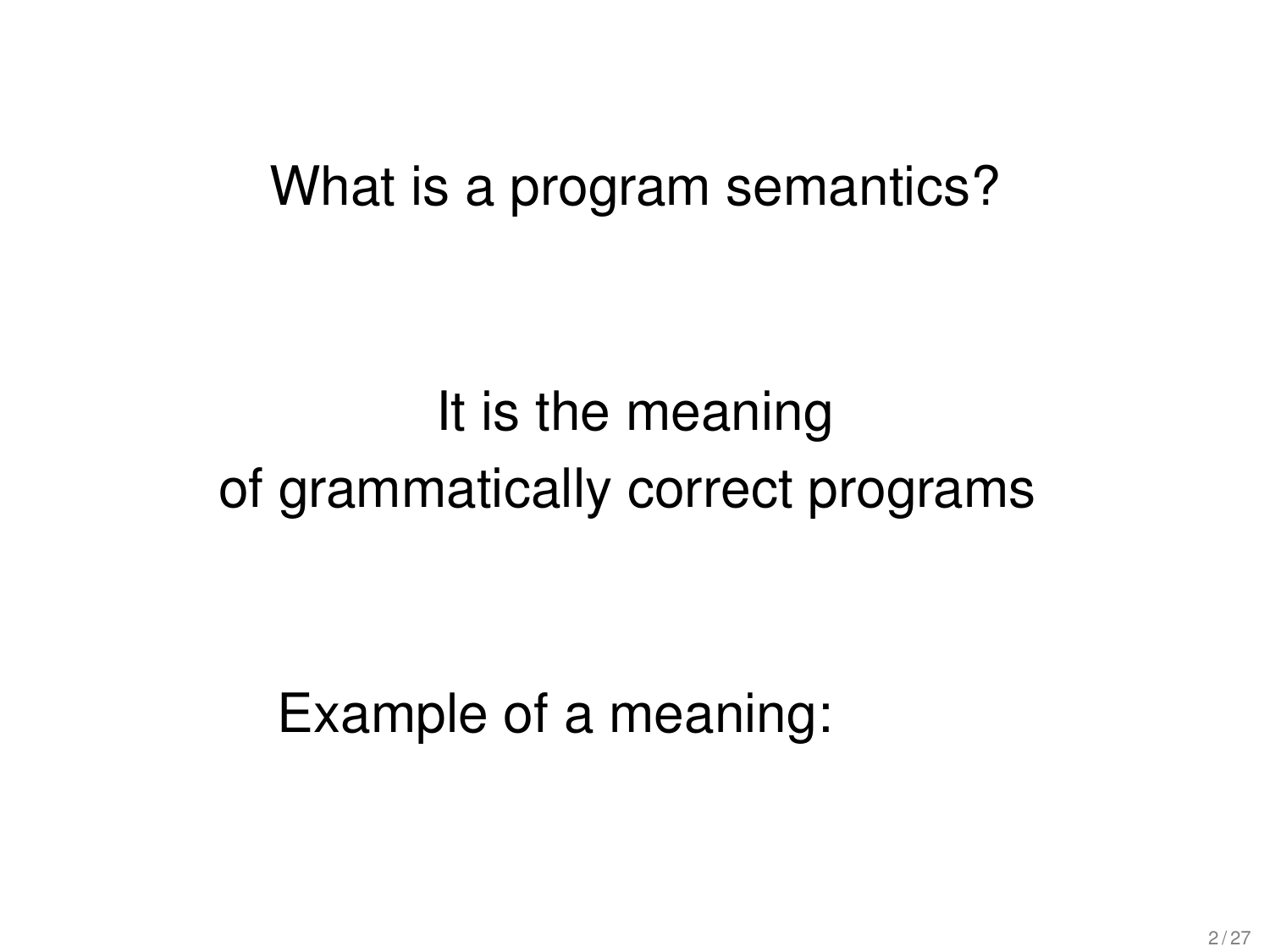# It is the meaning of grammatically correct programs

Example of a meaning: *types*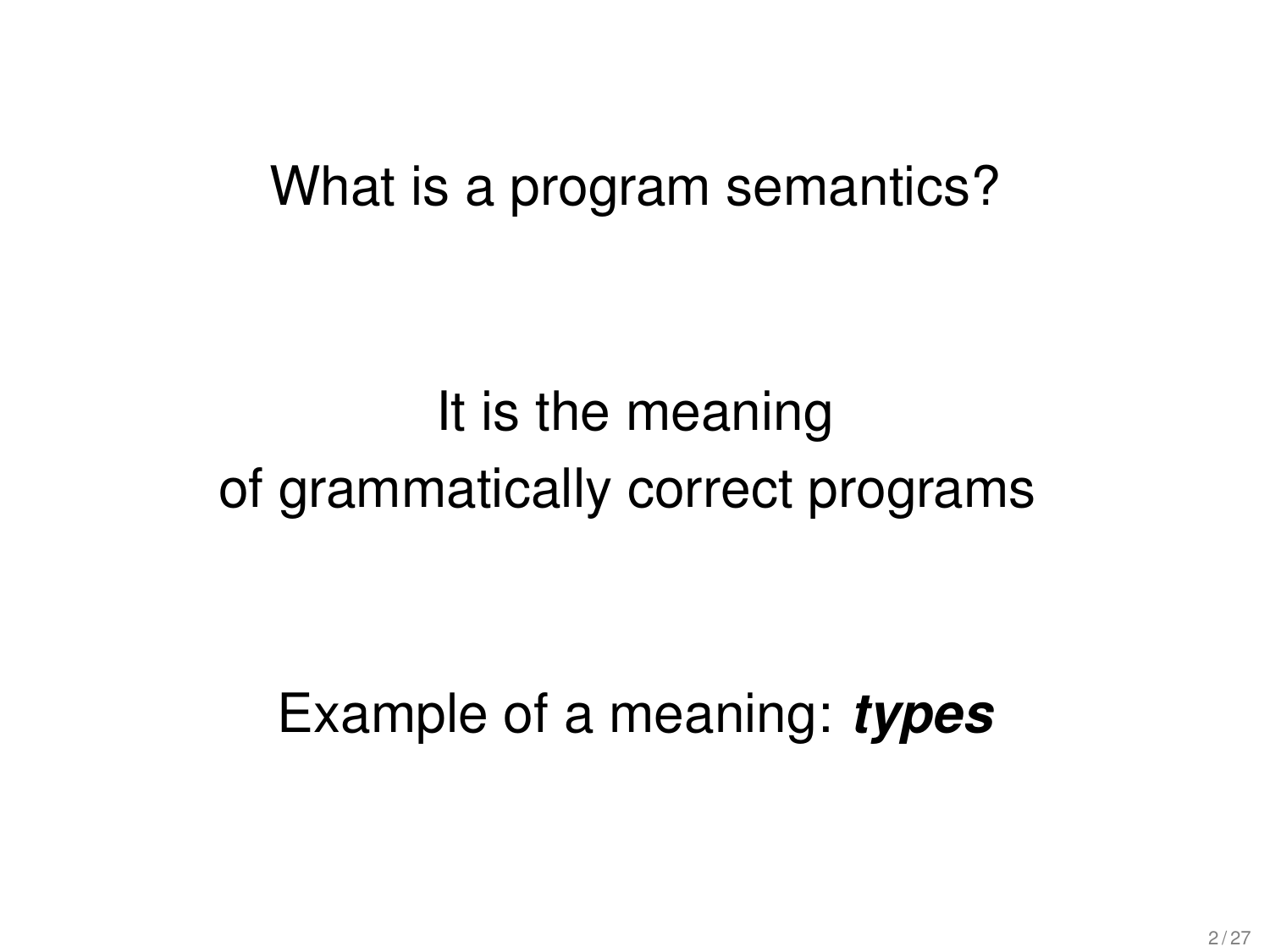## **Outline**

#### [A parade of semantics](#page-7-0)

#### [Semantics of type checking](#page-24-0) [Derivation rules for type checking](#page-25-0) [An abstract machine](#page-27-0) [Reduction semantics](#page-29-0)

[Semantics equivalence problem](#page-33-0)

#### [Functional transformation](#page-39-0)

[Toolbox](#page-42-0) [Inter-derivation](#page-48-0)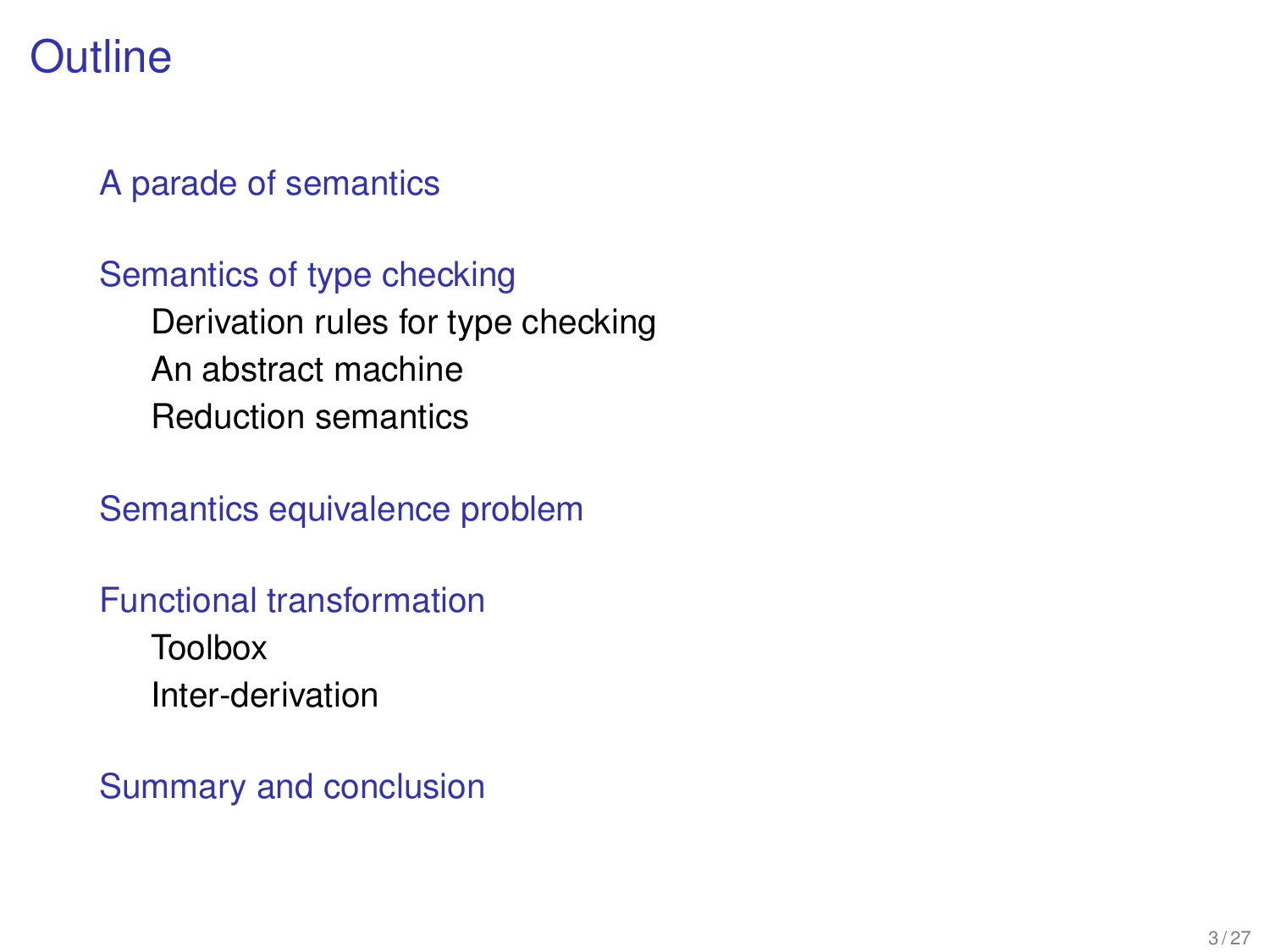## **Outline**

#### [A parade of semantics](#page-7-0)

#### [Semantics of type checking](#page-24-0) [Derivation rules for type checking](#page-25-0) [An abstract machine](#page-27-0) [Reduction semantics](#page-29-0)

[Semantics equivalence problem](#page-33-0)

## [Functional transformation](#page-39-0)

<span id="page-7-0"></span>[Toolbox](#page-42-0) [Inter-derivation](#page-48-0)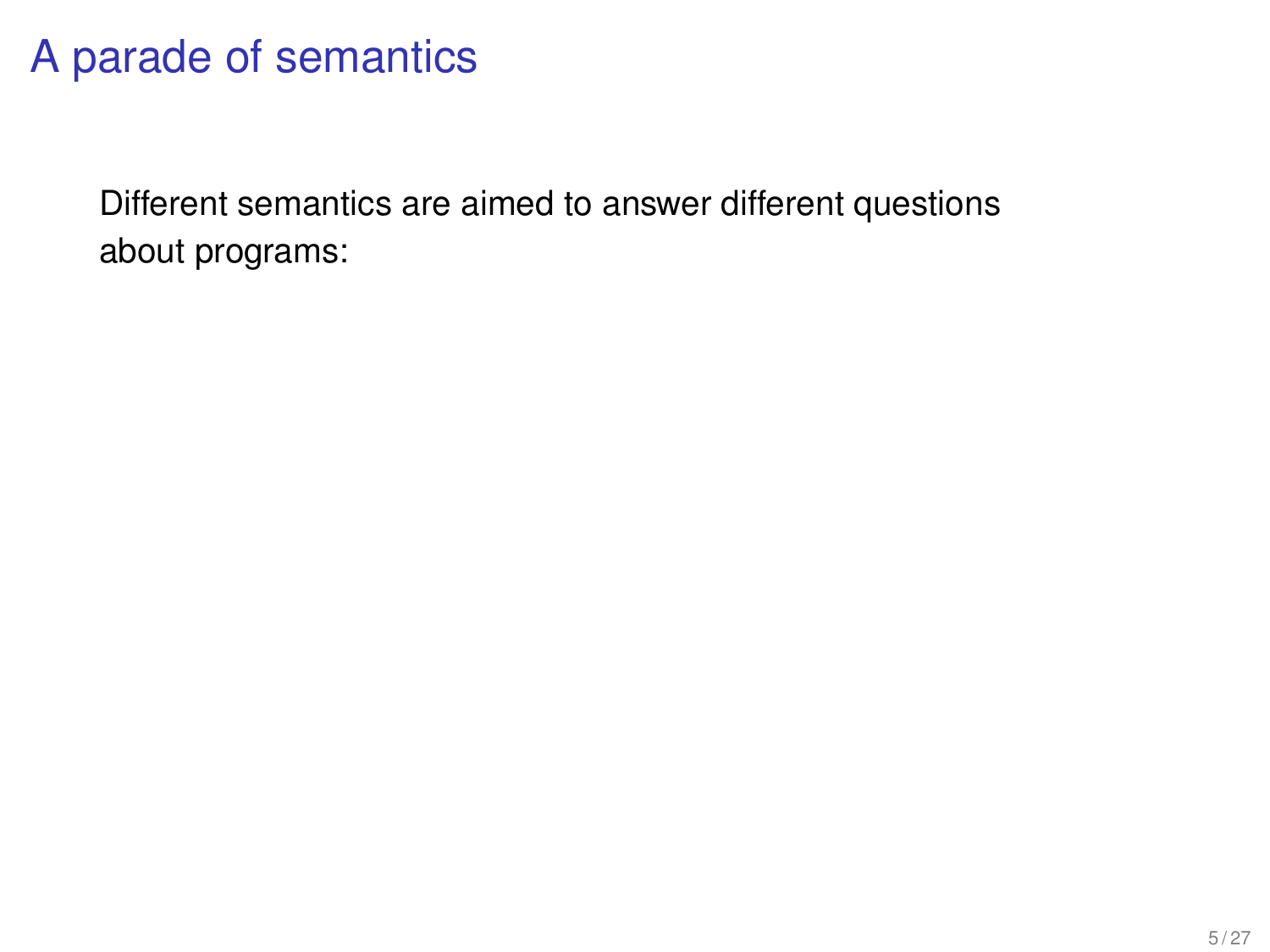- *Denotational semantics*: what does a program mean as a mathematical object
	- C. Strachey, D. Scott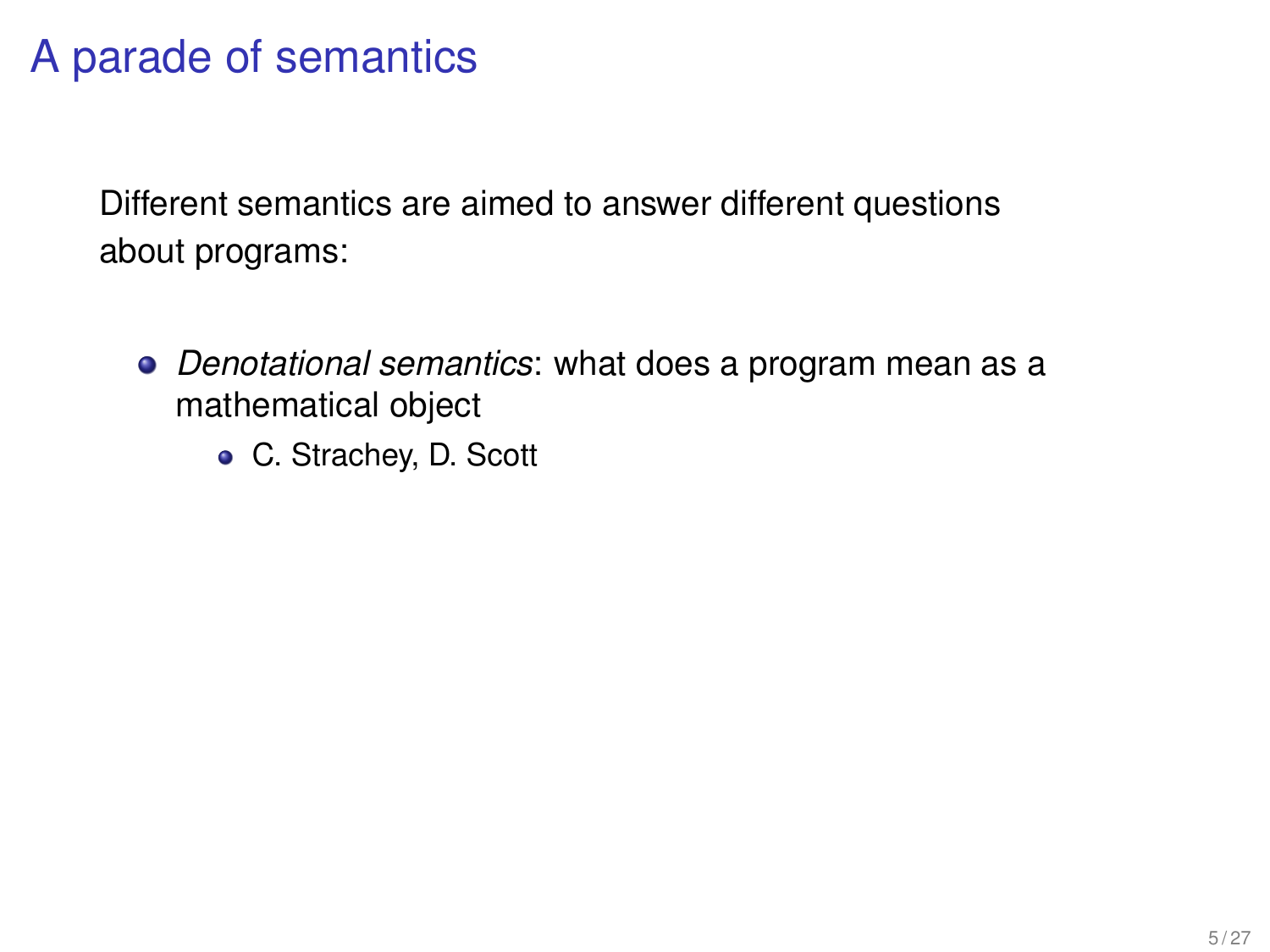- *Denotational semantics*: what does a program mean as a mathematical object
	- C. Strachey, D. Scott
- *Operational semantics*: how to compute a program on some abstract machine, what is its result
	- **•** G. Plotkin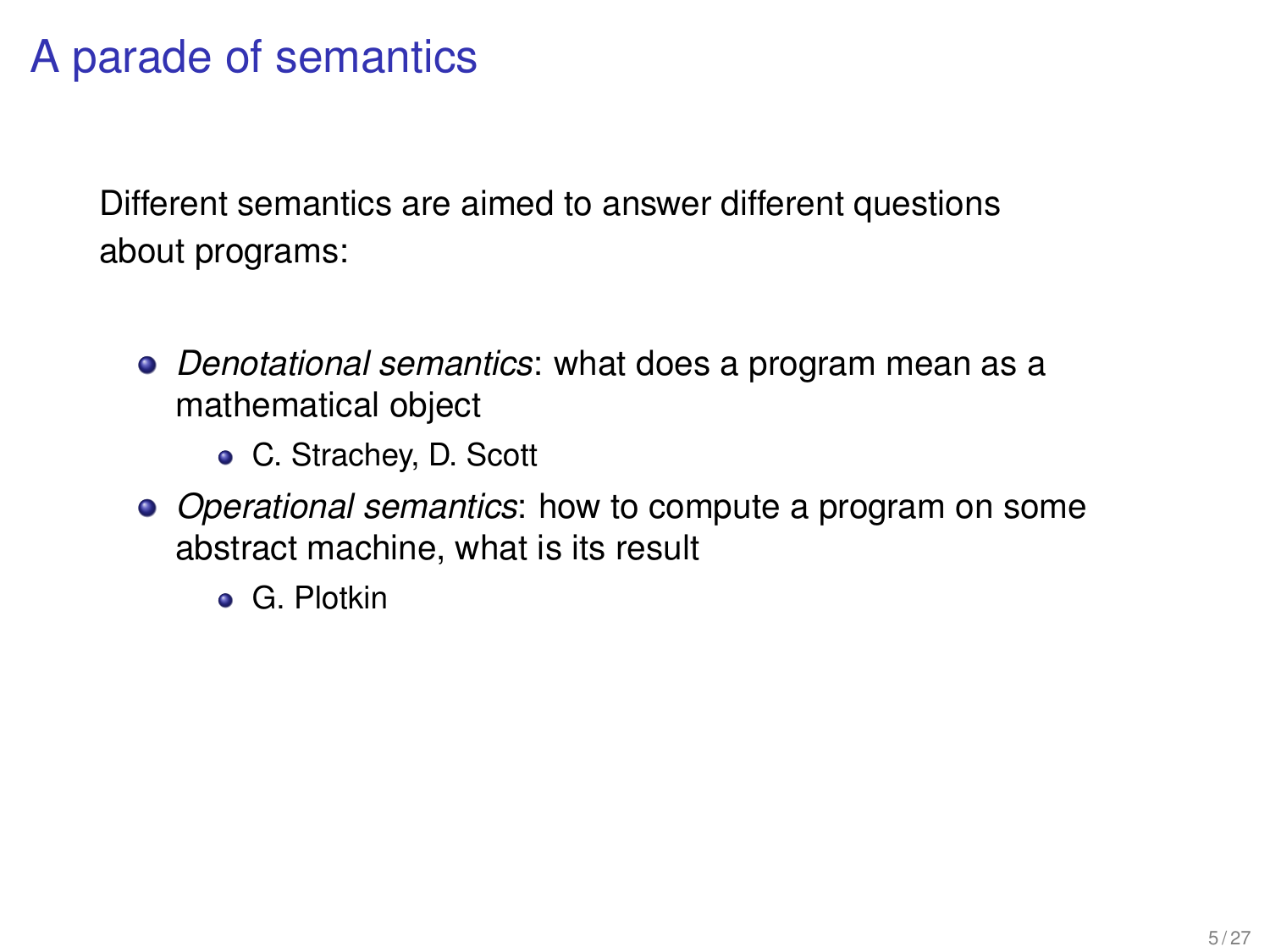- *Denotational semantics*: what does a program mean as a mathematical object
	- C. Strachey, D. Scott
- *Operational semantics*: how to compute a program on some abstract machine, what is its result
	- **o** G. Plotkin
- *Axiomatic semantics*: what are properties of the effect of executing a program
	- R.W.Floyd, C.A.R.Hoare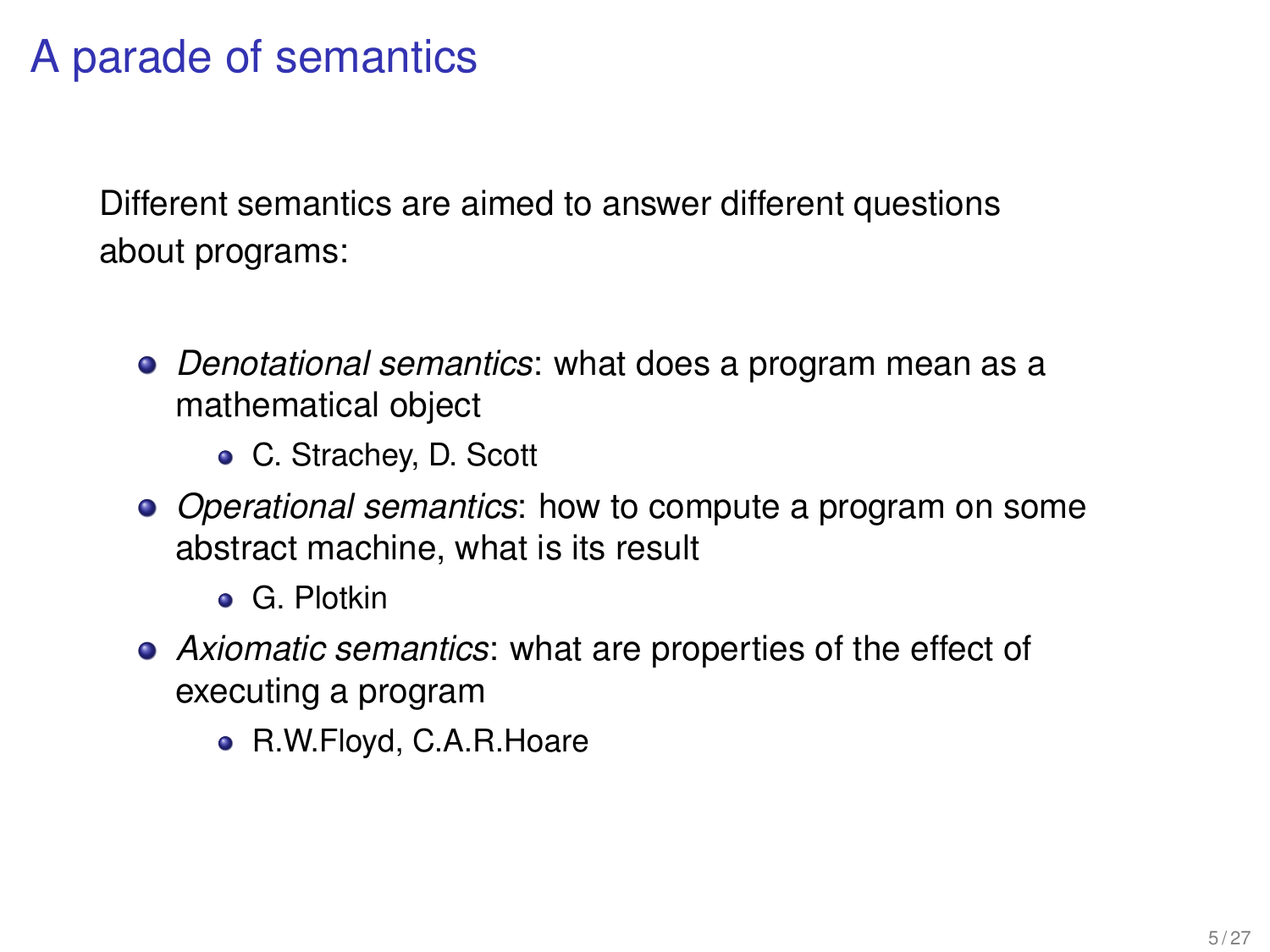*Denotational semanitcs* gives an intuition about "what a program is", but doesn't say how to execute it.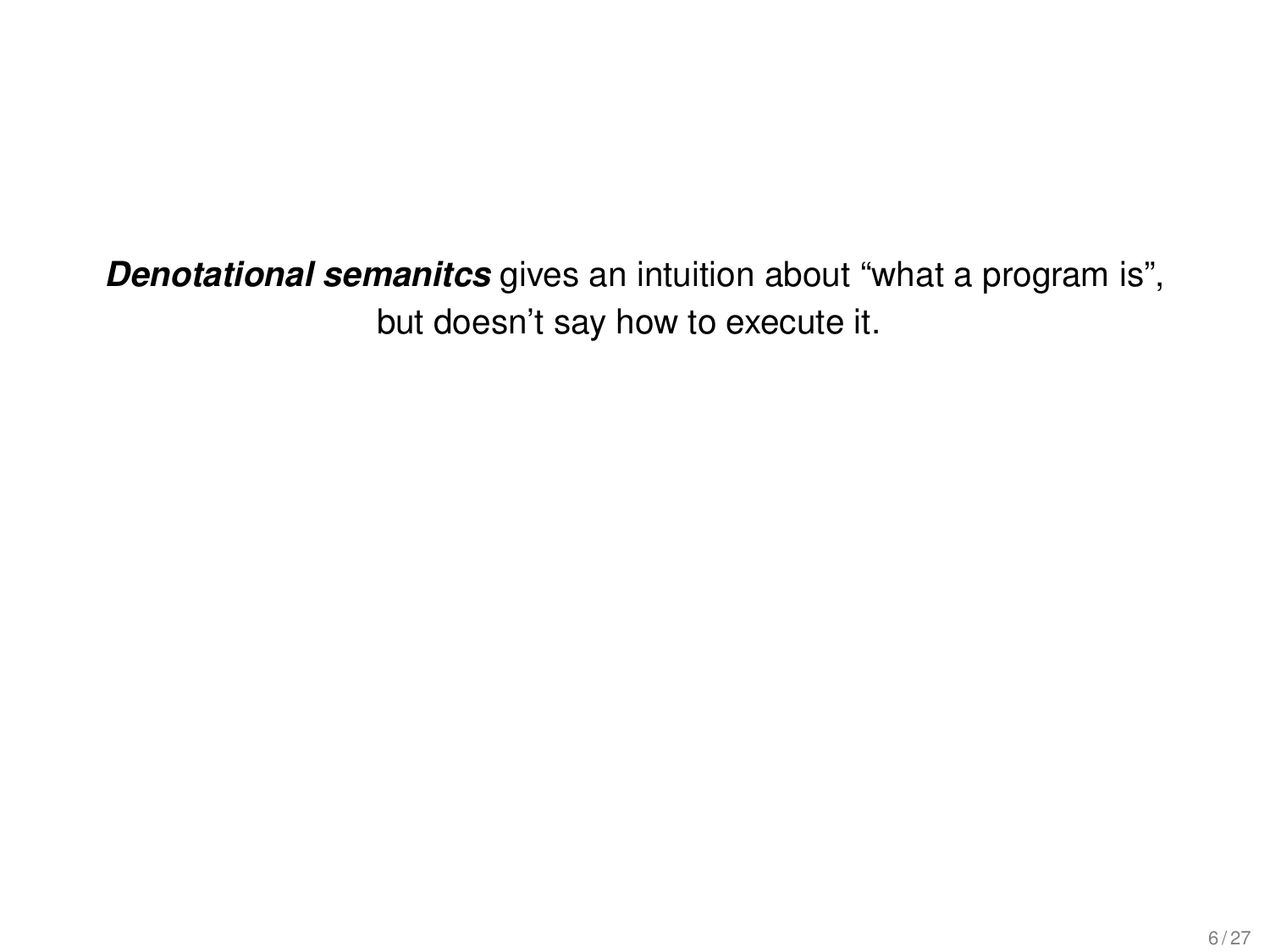*Denotational semanitcs* gives an intuition about "what a program is", but doesn't say how to execute it.

*Operational semantics* defines how to *execute a program*.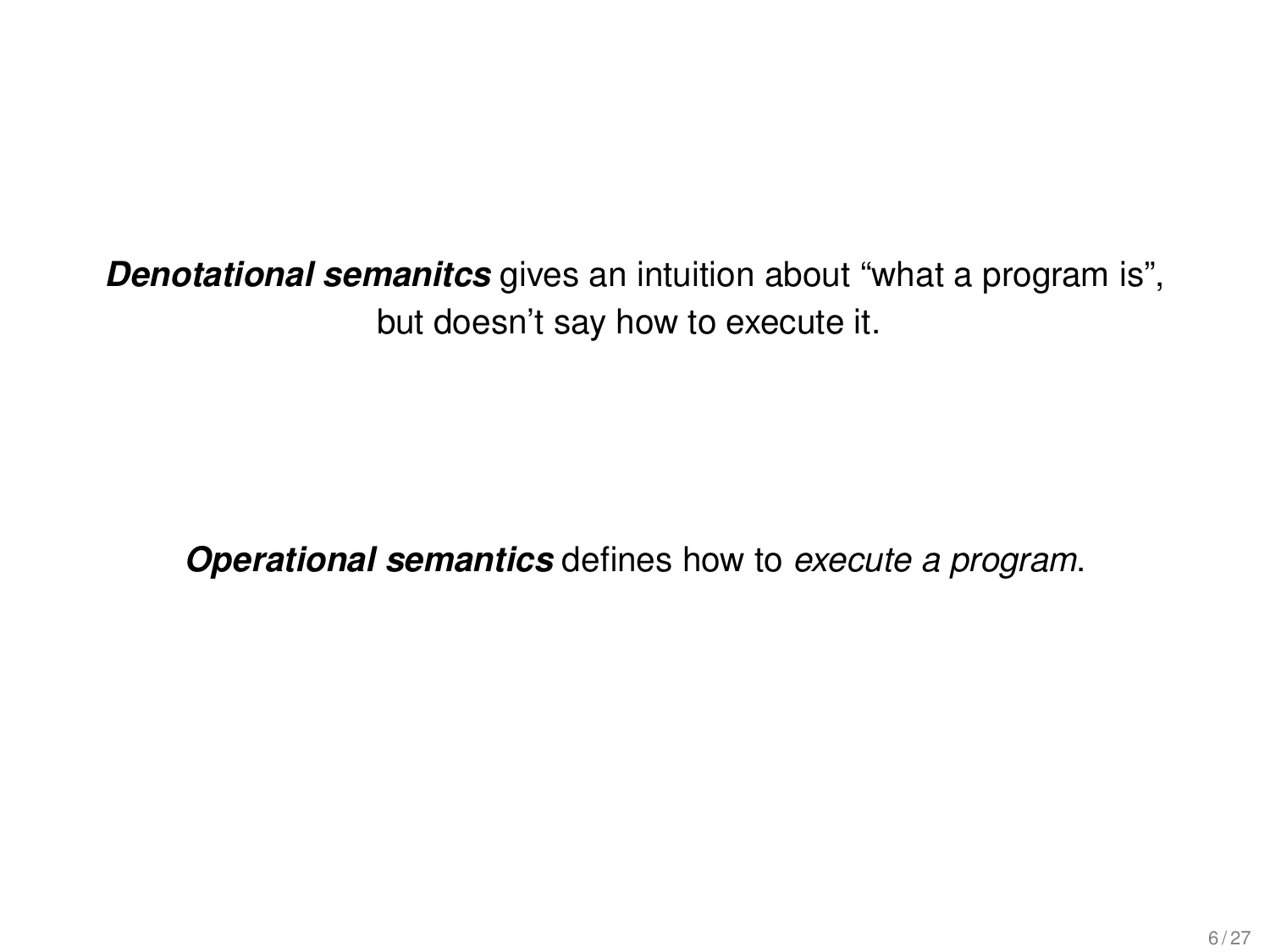## A diversity of operational semantics

#### **Big-step (***natural***) semantics**:

- program evaluation defined inductively on its syntax
- computes a *fold* over a program's AST

#### *Big-step abstract machine*

**Execution traces instead of trees** 

#### *Small-step operational semantics*

• Each step: decompose-contract-recompose

#### *Reduction semantics*

• Contexts and contractions

#### *Small-step abstract machine*

Examples: CC, SCC, CK, CEK-machines, Krivine's machine, Landin's SECD etc.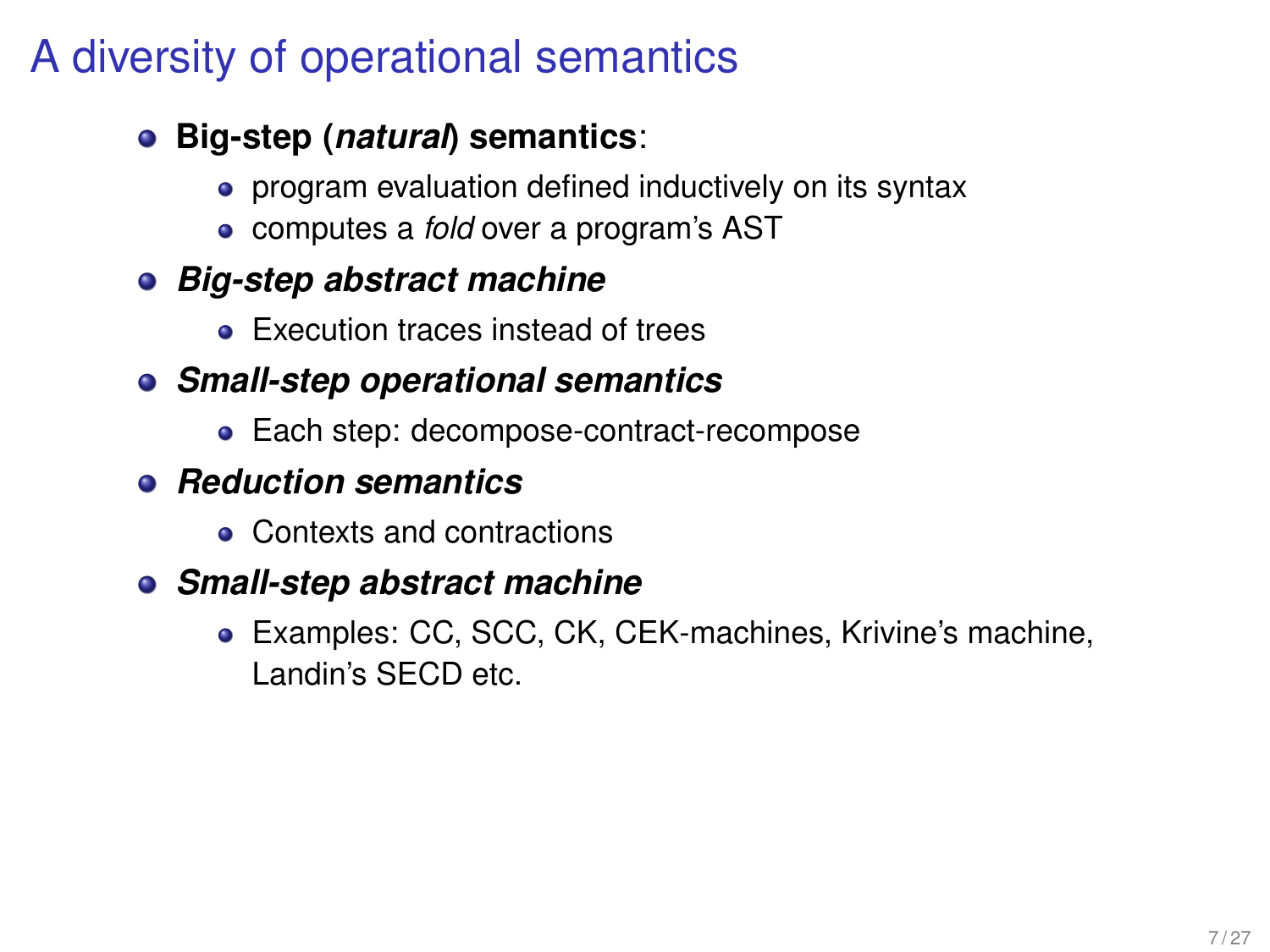## A diversity of operational semantics

#### **Big-step (***natural***) semantics**:

- program evaluation defined inductively on its syntax
- computes a *fold* over a program's AST

#### *Big-step abstract machine*

**Execution traces instead of trees** 

#### *Small-step operational semantics*

• Each step: decompose-contract-recompose

#### *Reduction semantics*

• Contexts and contractions

#### *Small-step abstract machine*

Examples: CC, SCC, CK, CEK-machines, Krivine's machine, Landin's SECD etc.

Related work: Ager-al:PPDP03, Cardelli:TR107, Cousineau-al:SCP87, Danvy:IFL04, Danvy:ICFP08, Felleisen-Friedman:FDPC3, Hannan-Miller:MSCS92, Krivine:04, Landin:CJ64, Launchbury:POPL93, Milne-Strachey:76, Plotkin:JLAP04, Reynolds:ACM72, Sestoft:JFP97, VanHorn-Might:ICFP10...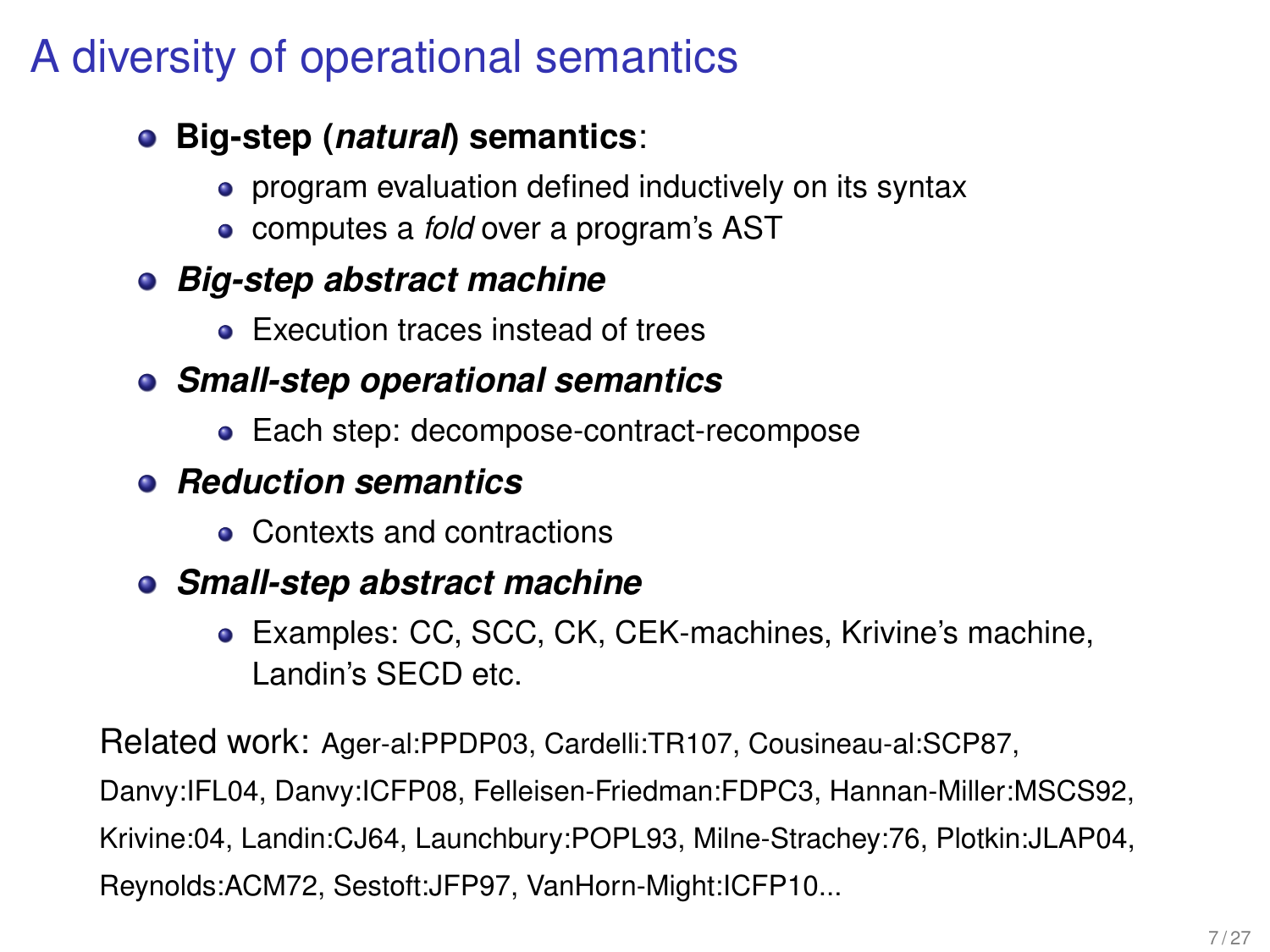## A diversity of semantic artifacts

Semantics are described via some *meta-languages*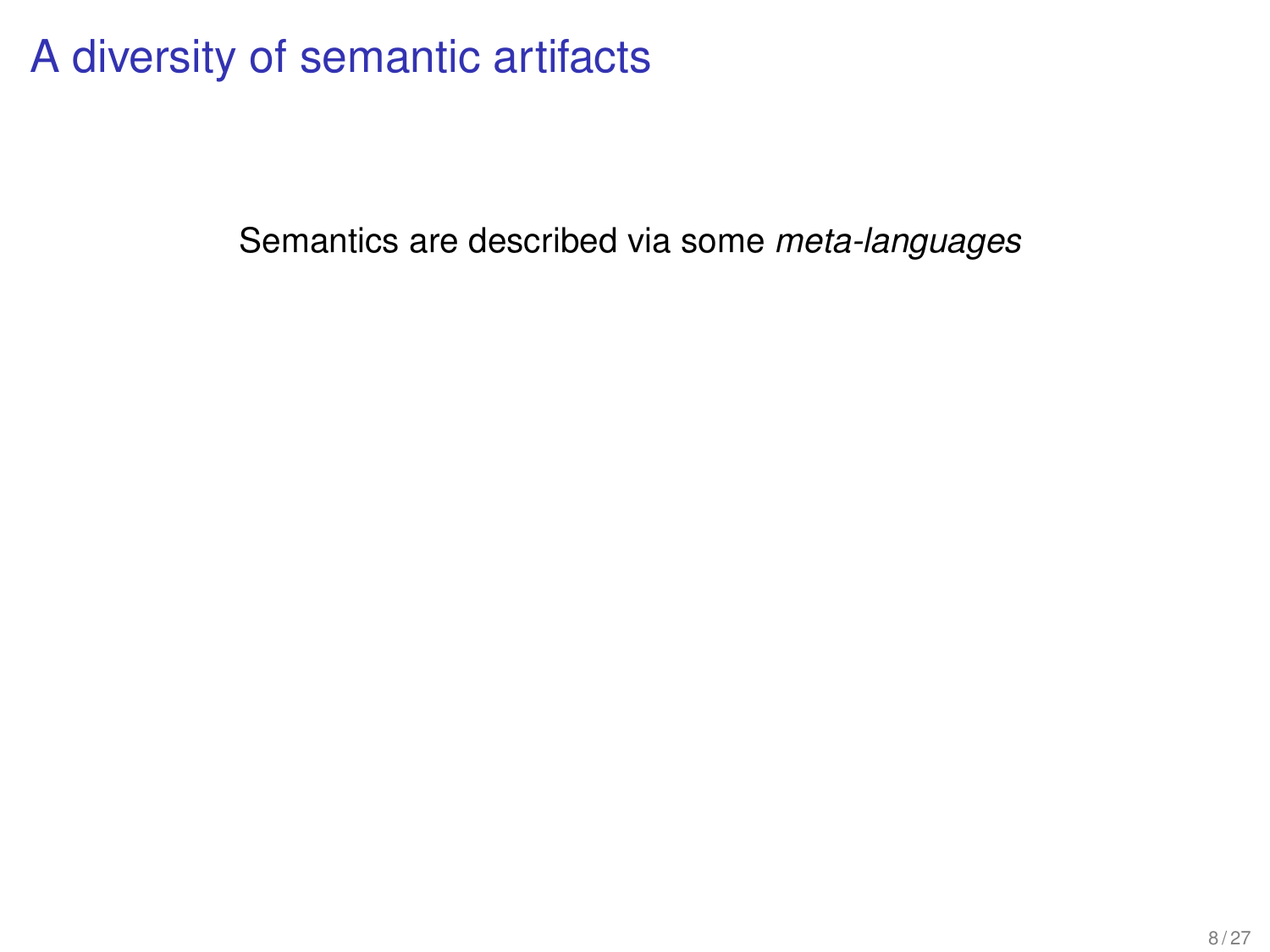## A diversity of semantic artifacts

Semantics are described via some *meta-languages*

Any expressive *programming language* may play a role of a *meta-language*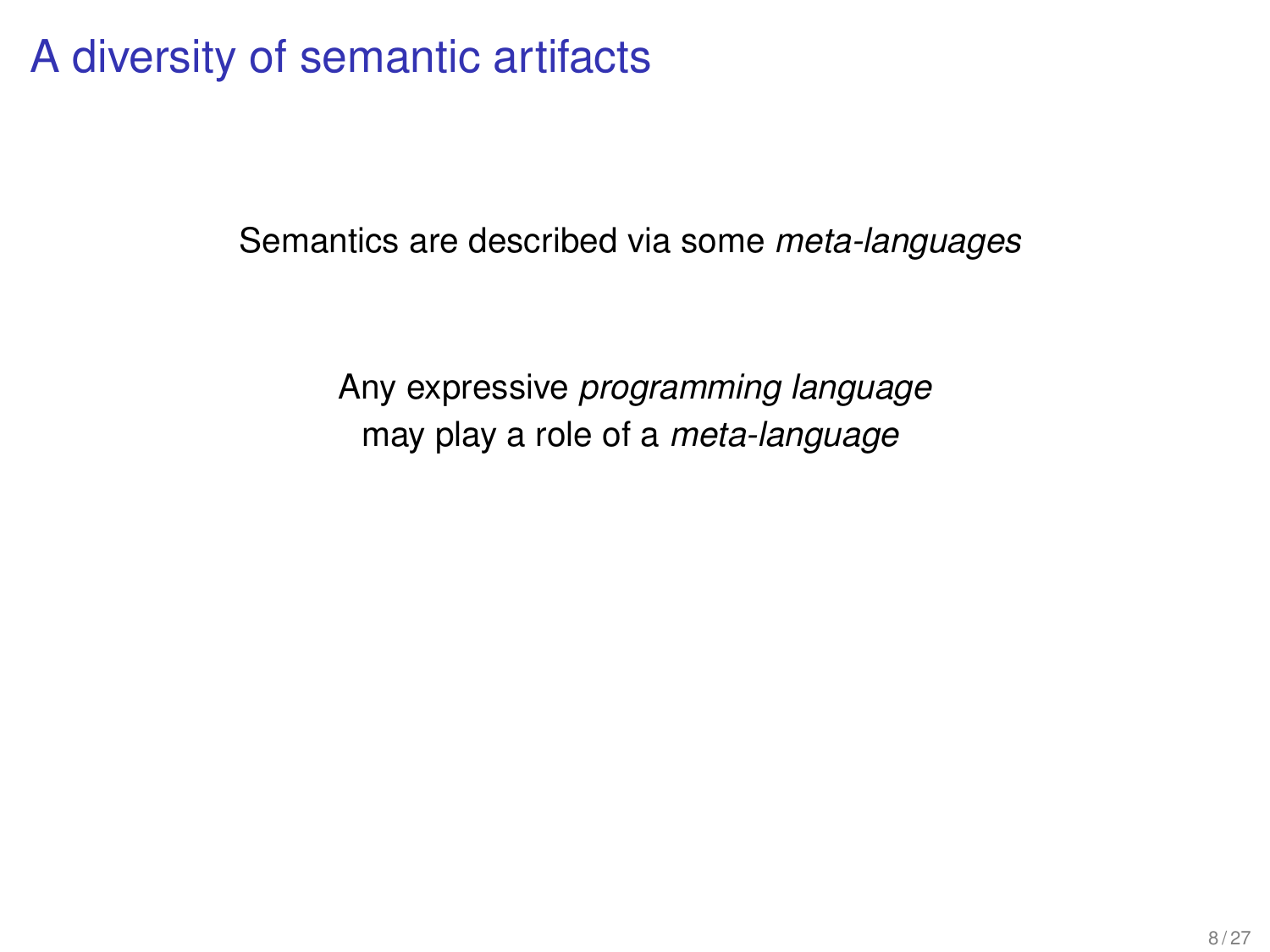A diversity of semantic artifacts

Semantics are described via some *meta-languages*

Any expressive *programming language* may play a role of a *meta-language*

therefore

*Semantic formalisms* can be directly represented as *programs* (or *semantic artifacts*)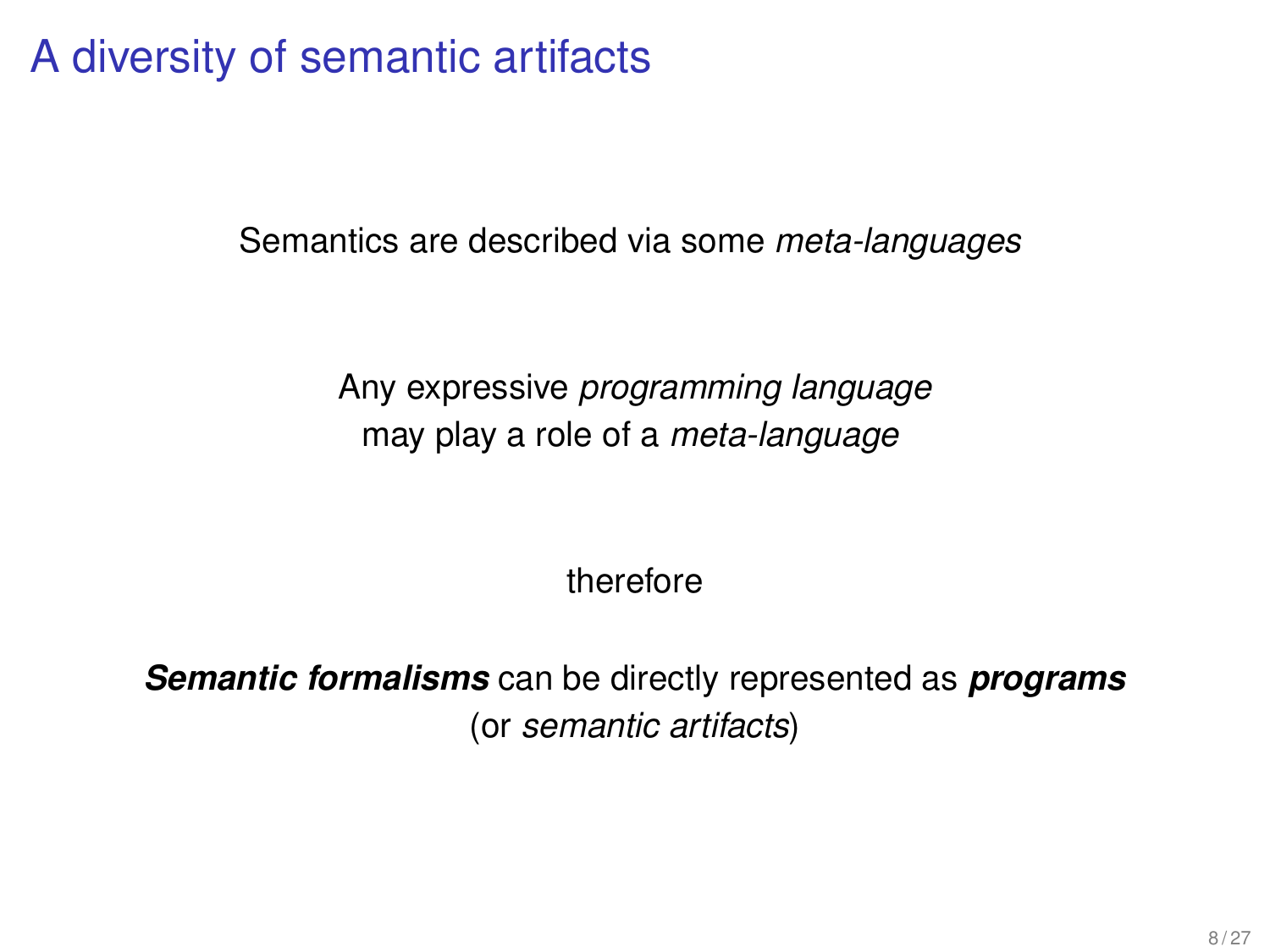Semantics equivalence problem

# All these semantics were developed independently of each other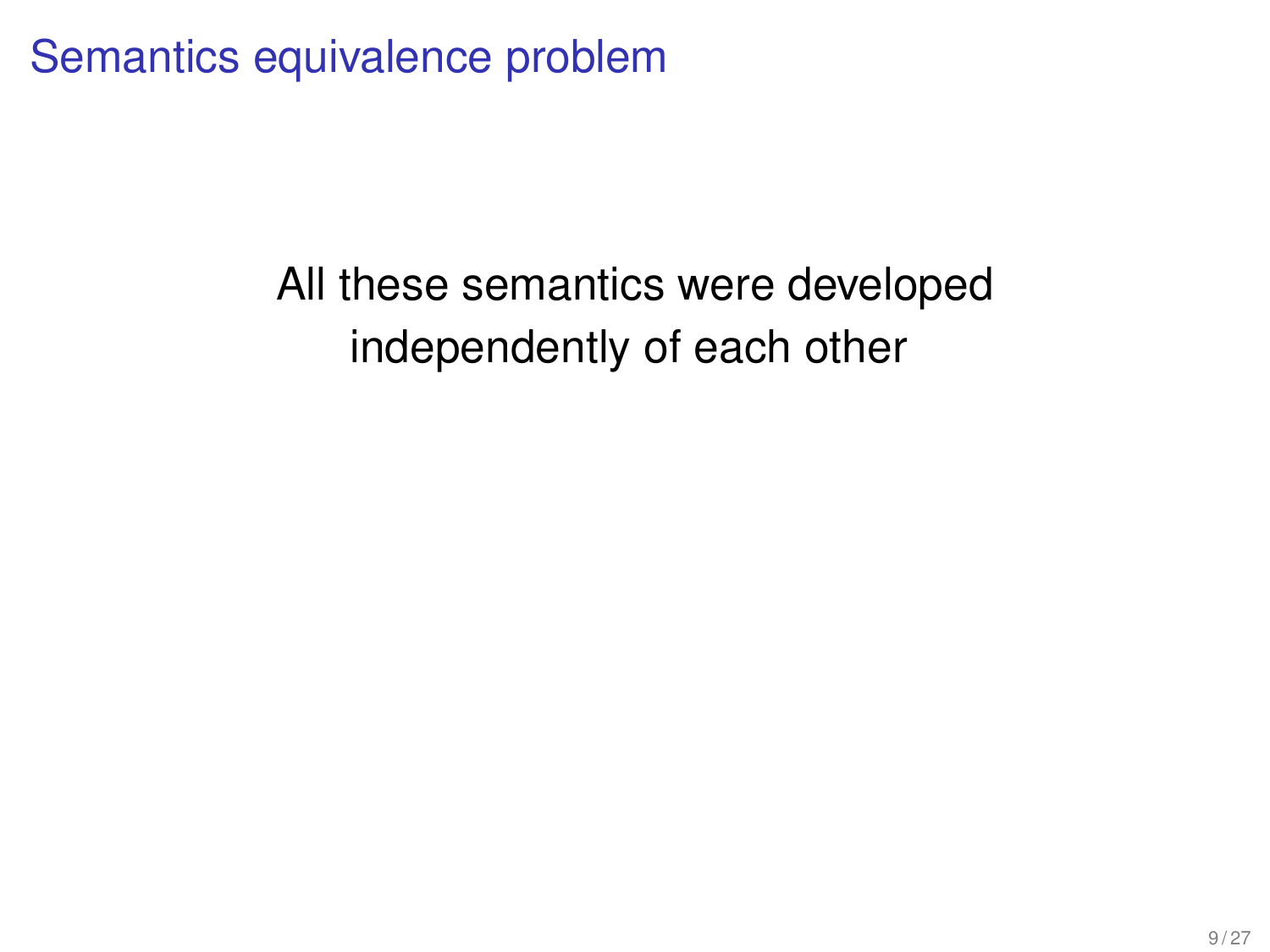Semantics equivalence problem

## All these semantics were developed independently of each other

Their equivalence should be proved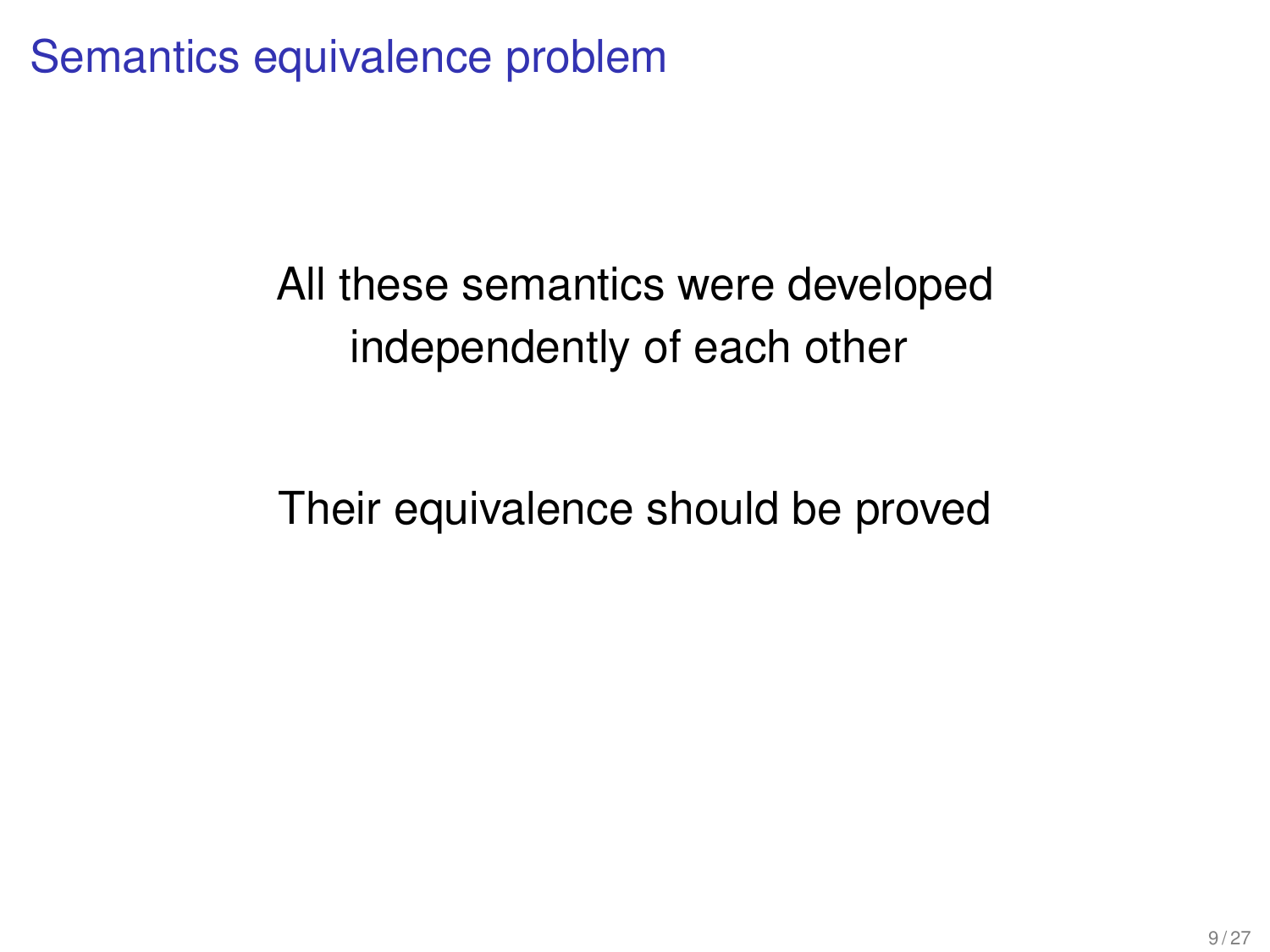Semantics equivalence problem

All these semantics were developed independently of each other

Their equivalence should be proved

Can we connect them some other way?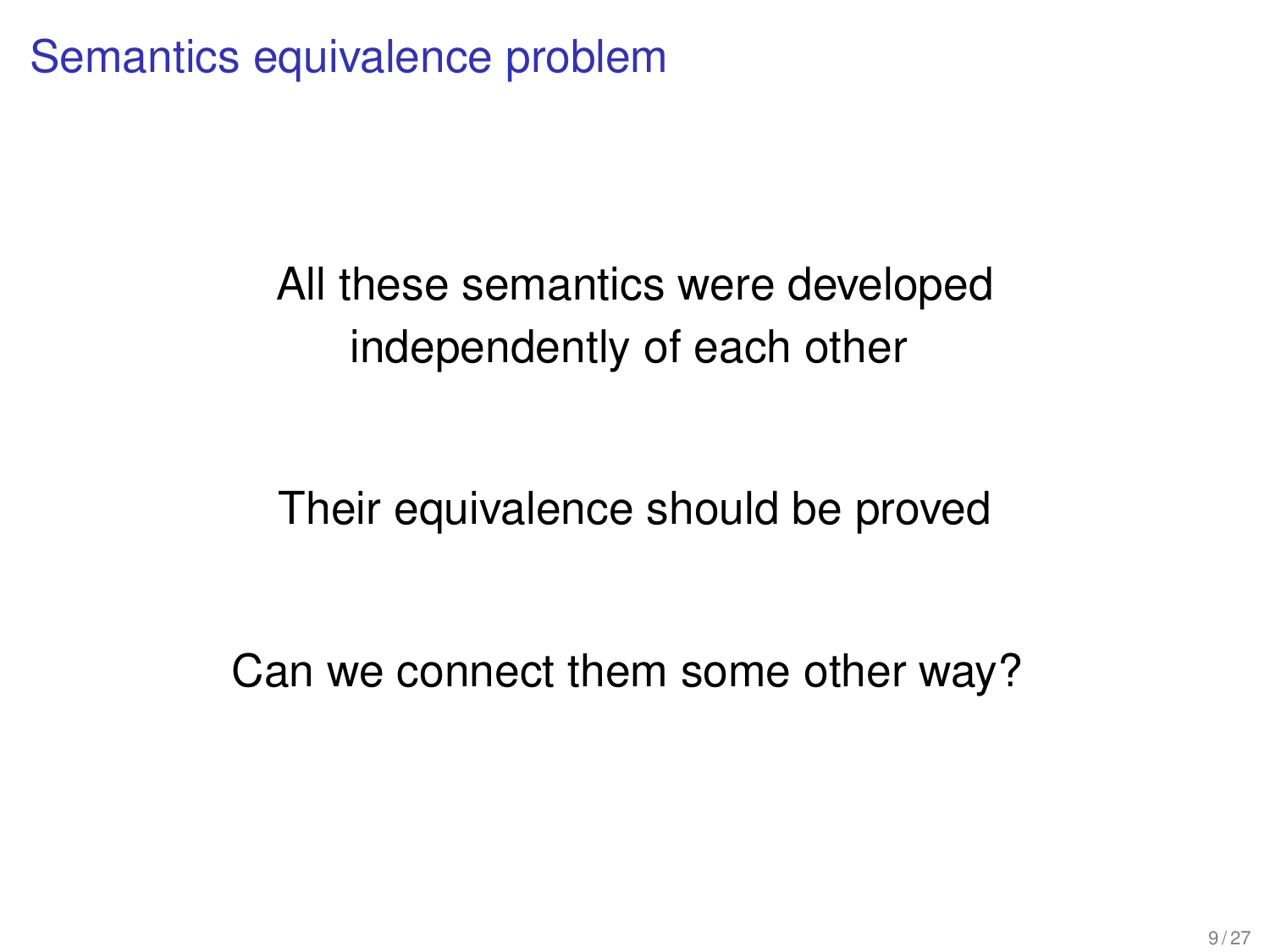Calculational inter-derivation

#### Program *semantics* can be connected via the inter-derivation of the corresponding *semantic artifacts*. 1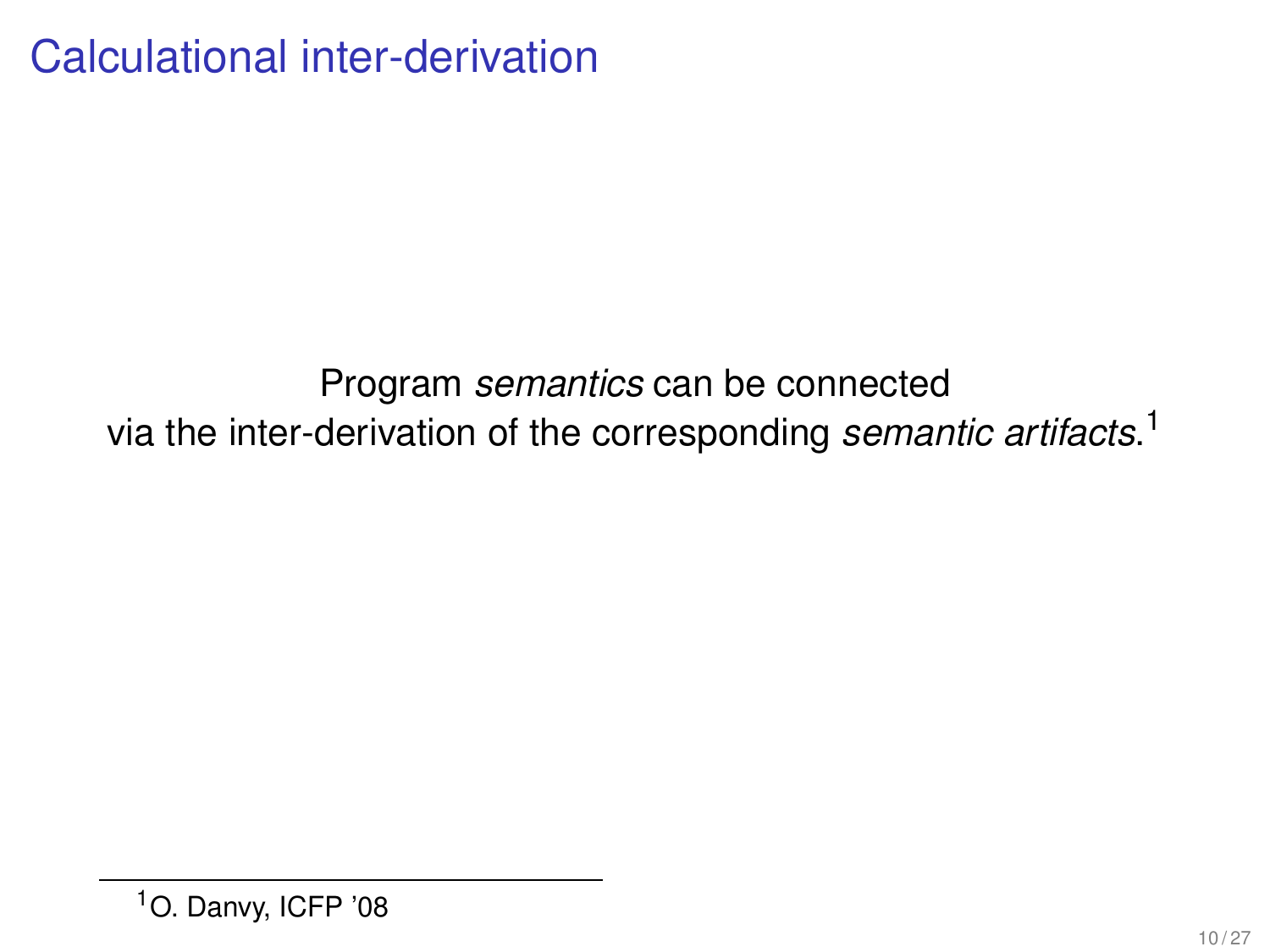# This connection has never been done for *type checking*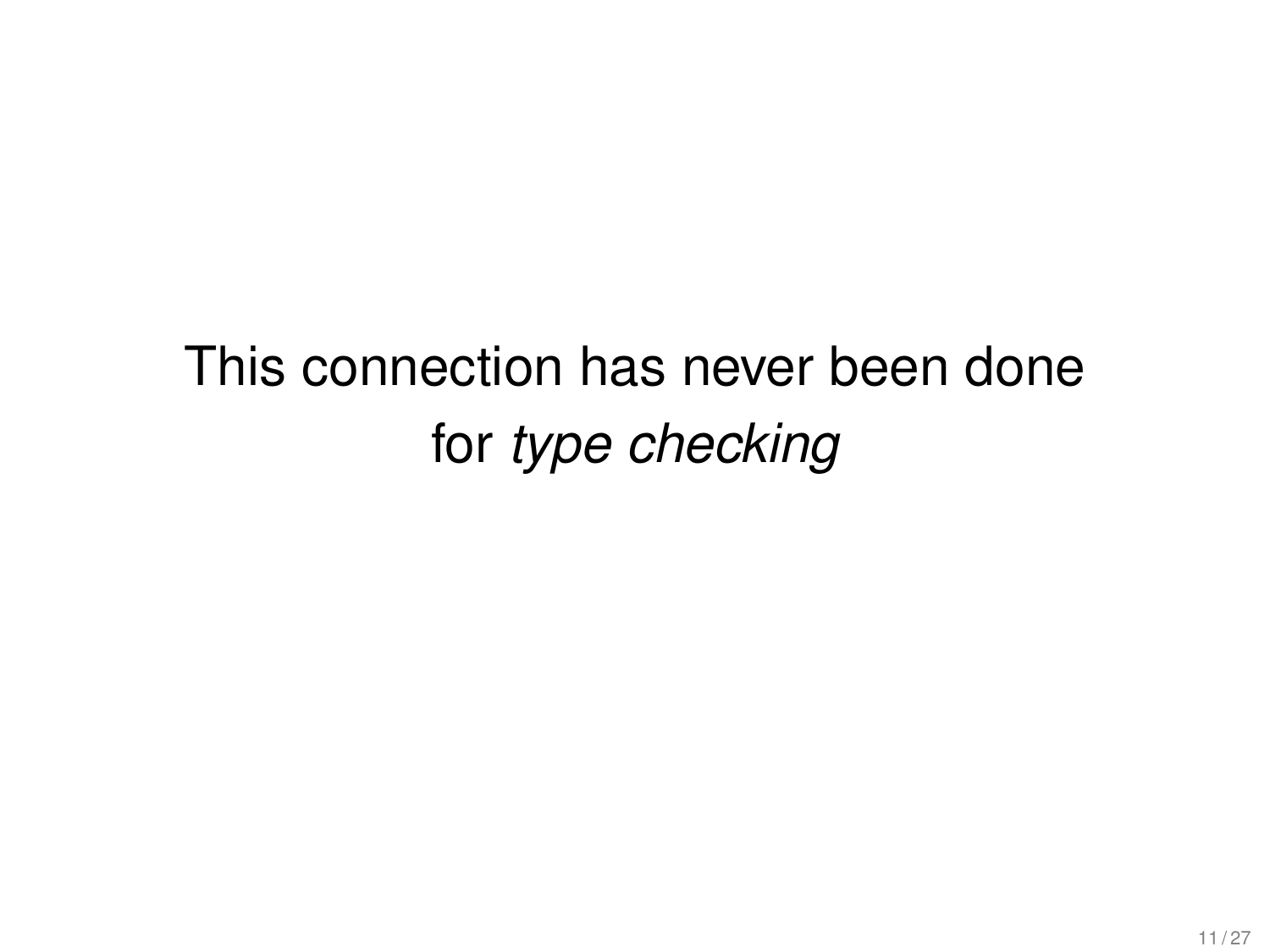## **Outline**

#### [A parade of semantics](#page-7-0)

#### [Semantics of type checking](#page-24-0) [Derivation rules for type checking](#page-25-0) [An abstract machine](#page-27-0) [Reduction semantics](#page-29-0)

[Semantics equivalence problem](#page-33-0)

#### [Functional transformation](#page-39-0) [Toolbox](#page-42-0)

<span id="page-24-0"></span>[Inter-derivation](#page-48-0)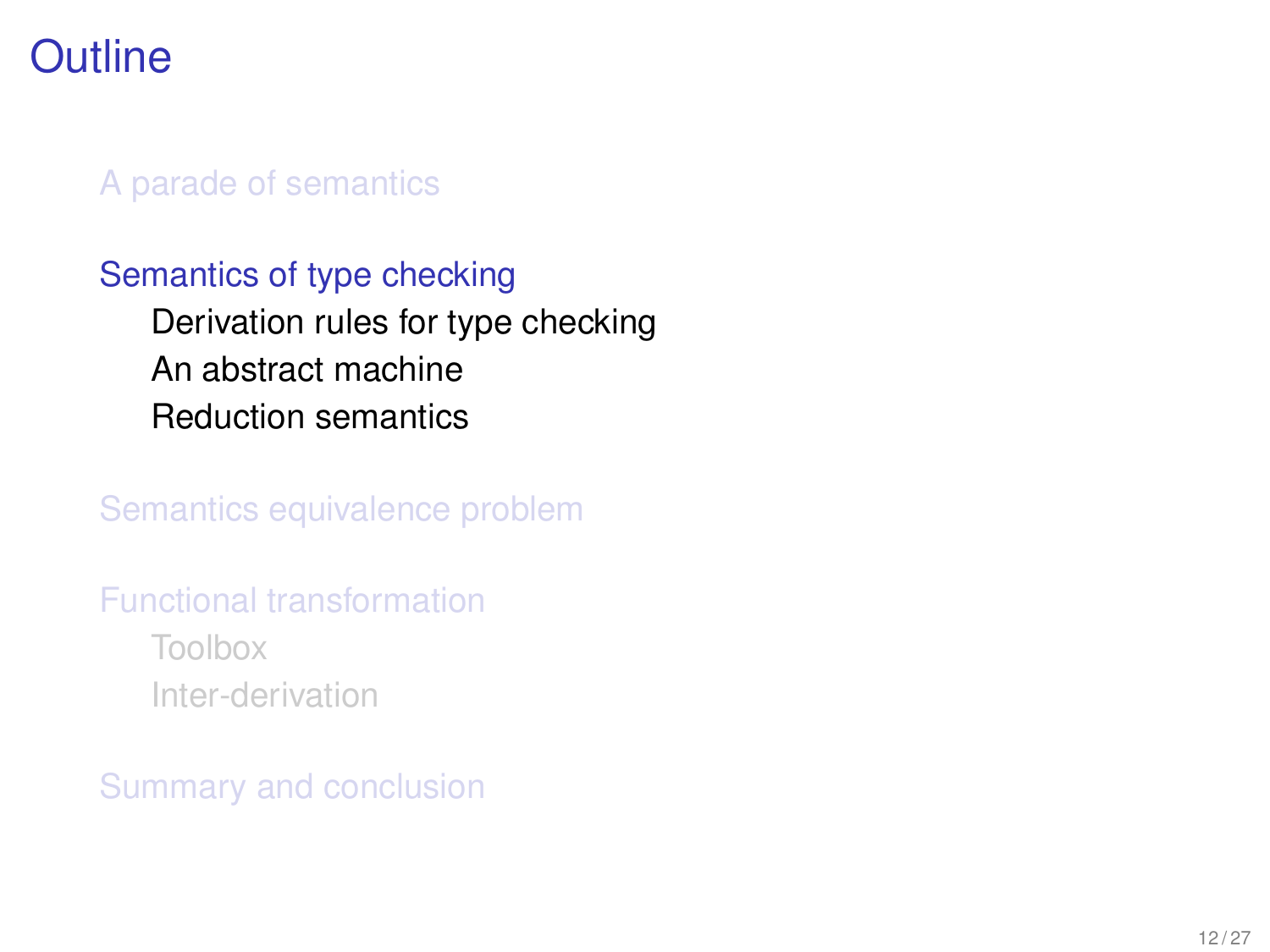## Type checking: description I

<span id="page-25-0"></span>*Type checking* is a semantics of a "typing language" on top of the host language's syntax.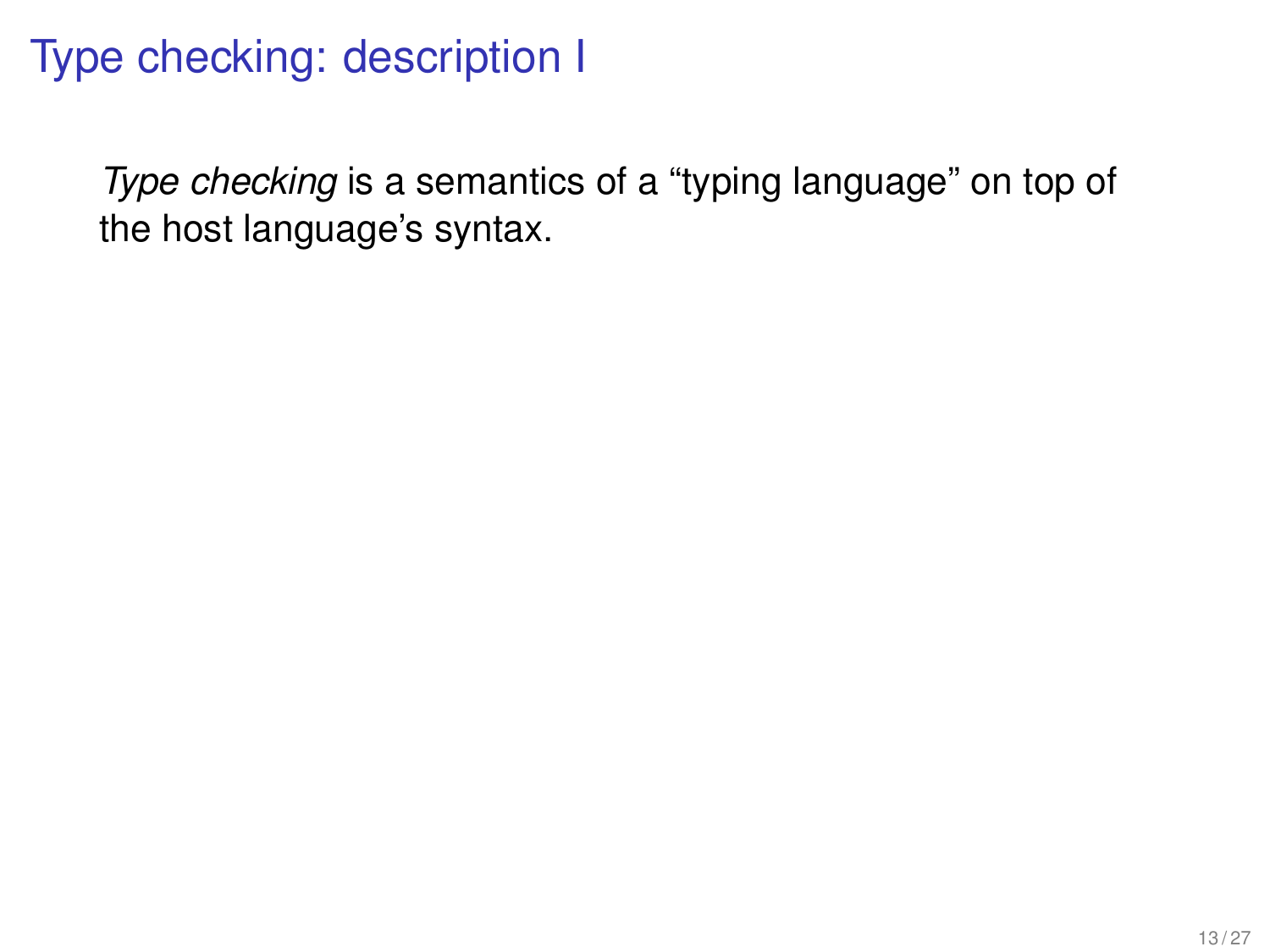## Type checking: description I

*Type checking* is a semantics of a "typing language" on top of the host language's syntax.

Its natural semantics is a familiar one, in the form of *derivation rules*.

$$
\begin{array}{ll}\n\text{[t-lam]} & \frac{\Gamma[x:\tau_1] \vdash e:\tau_2}{\Gamma \vdash \lambda x:\tau_1.e:\tau_1 \rightarrow \tau_2} & \text{[t-var]} & \frac{(x:\tau \in \Gamma)}{\Gamma \vdash x:\tau} \\
& \frac{\Gamma \vdash e_1:\tau_1 \rightarrow \tau_2}{\Gamma \vdash e_2:\tau_1} & \text{[t-num]} & \Gamma \vdash \textit{number}:\textit{num} \\
& \frac{\Gamma \vdash e_1 \cdot \tau_1}{\Gamma \vdash e_1 e_2:\tau_2} & \text{[t-num]} & \Gamma \vdash \textit{number}:\textit{num}\n\end{array}
$$

Type system for the simply typed lambda calculus with numbers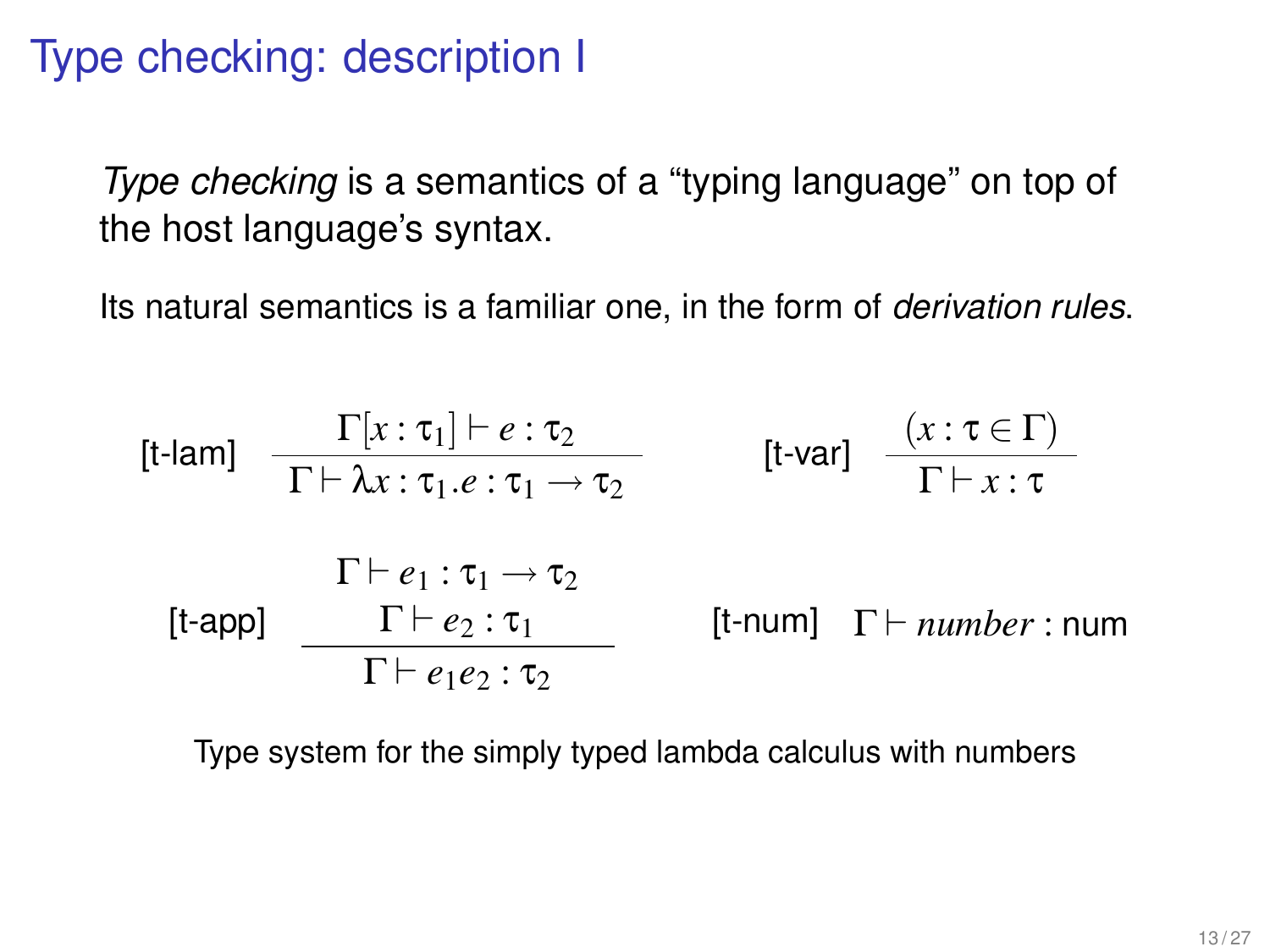## Type checking: description II

Another semantics of typing language: a *small-step abstract machine with control and result stacks* (SEC-machine)<sup>2</sup>

$$
\langle S, E, num:C \rangle \Rightarrow_t \langle num:S, E, C \rangle
$$
  
\n
$$
\langle S, E[x \Rightarrow \tau], x:C \rangle \Rightarrow_t \langle \tau:S, E[x \Rightarrow \tau], C \rangle
$$
  
\n
$$
\langle S, E, (\lambda x:\tau.e): C \rangle \Rightarrow_t \langle \text{nil}, E \sqcup \{x \Rightarrow \tau\}, e: Lam(\tau, S): C \rangle
$$
  
\n
$$
\langle S, E, (e_1e_2): C \rangle \Rightarrow_t \langle S, E, e_1:Fun(e_2): C \rangle
$$
  
\n
$$
\langle \tau_2:S, E, Lam(\tau_1, S'): C \rangle \Rightarrow_t \langle (\tau_1 \rightarrow \tau_2): S, E, C \rangle
$$
  
\n
$$
\langle (\tau_1 \rightarrow \tau_2): S, E, Fun(e_2): C \rangle \Rightarrow_t \langle (\tau_1 \rightarrow \tau_2): S, E, e_2: Arg(\tau_1, \tau_2): C \rangle
$$
  
\n
$$
\langle \tau_1: x:S, E, Arg(\tau_1, \tau_2): C \rangle \Rightarrow_t \langle \tau_2: S, E, C \rangle
$$

<span id="page-27-0"></span><sup>&</sup>lt;sup>2</sup>C. Hankin and D. Le Métayer, POPL '94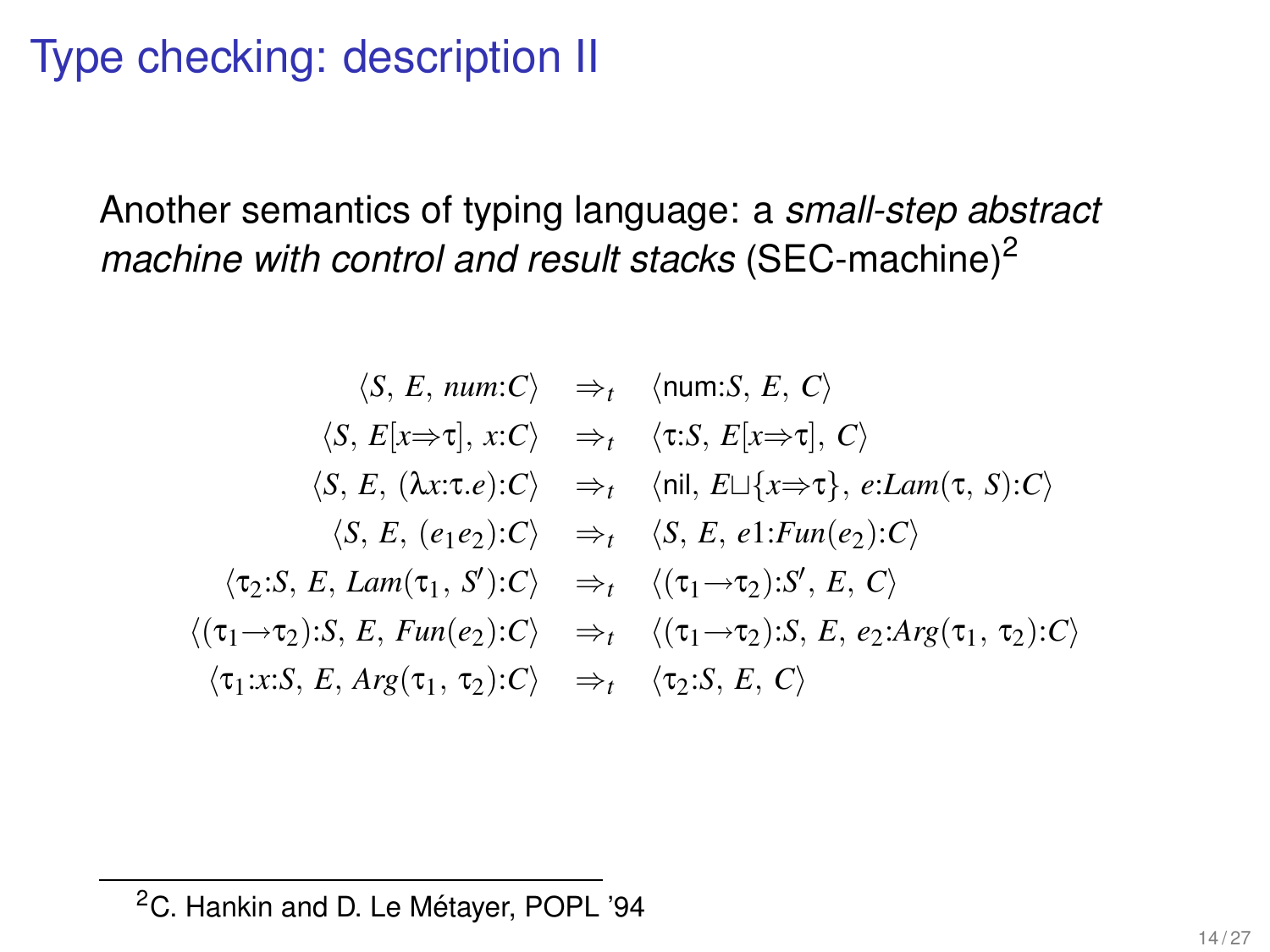## Type checking: description II

Another semantics of typing language: a *small-step abstract machine with control and result stacks* (SEC-machine)<sup>2</sup>

$$
\langle S, E, num:C \rangle \Rightarrow_t \langle num:S, E, C \rangle
$$
  
\n
$$
\langle S, E[x \Rightarrow \tau], x:C \rangle \Rightarrow_t \langle \tau:S, E[x \Rightarrow \tau], C \rangle
$$
  
\n
$$
\langle S, E, (\lambda x: \tau.e) : C \rangle \Rightarrow_t \langle nil, E \sqcup \{x \Rightarrow \tau\}, e: Lam(\tau, S) : C \rangle
$$
  
\n
$$
\langle S, E, (e_1e_2): C \rangle \Rightarrow_t \langle S, E, e_1:Fun(e_2): C \rangle
$$
  
\n
$$
\langle \tau_2 : S, E, Lam(\tau_1, S') : C \rangle \Rightarrow_t \langle (\tau_1 \rightarrow \tau_2) : S', E, C \rangle
$$
  
\n
$$
\langle (\tau_1 \rightarrow \tau_2) : S, E, Fun(e_2): C \rangle \Rightarrow_t \langle (\tau_1 \rightarrow \tau_2) : S, E, e_2: Arg(\tau_1, \tau_2): C \rangle
$$
  
\n
$$
\langle \tau_1 : x: S, E, Arg(\tau_1, \tau_2): C \rangle \Rightarrow_t \langle \tau_2 : S, E, C \rangle
$$

<sup>&</sup>lt;sup>2</sup>C. Hankin and D. Le Métayer, POPL '94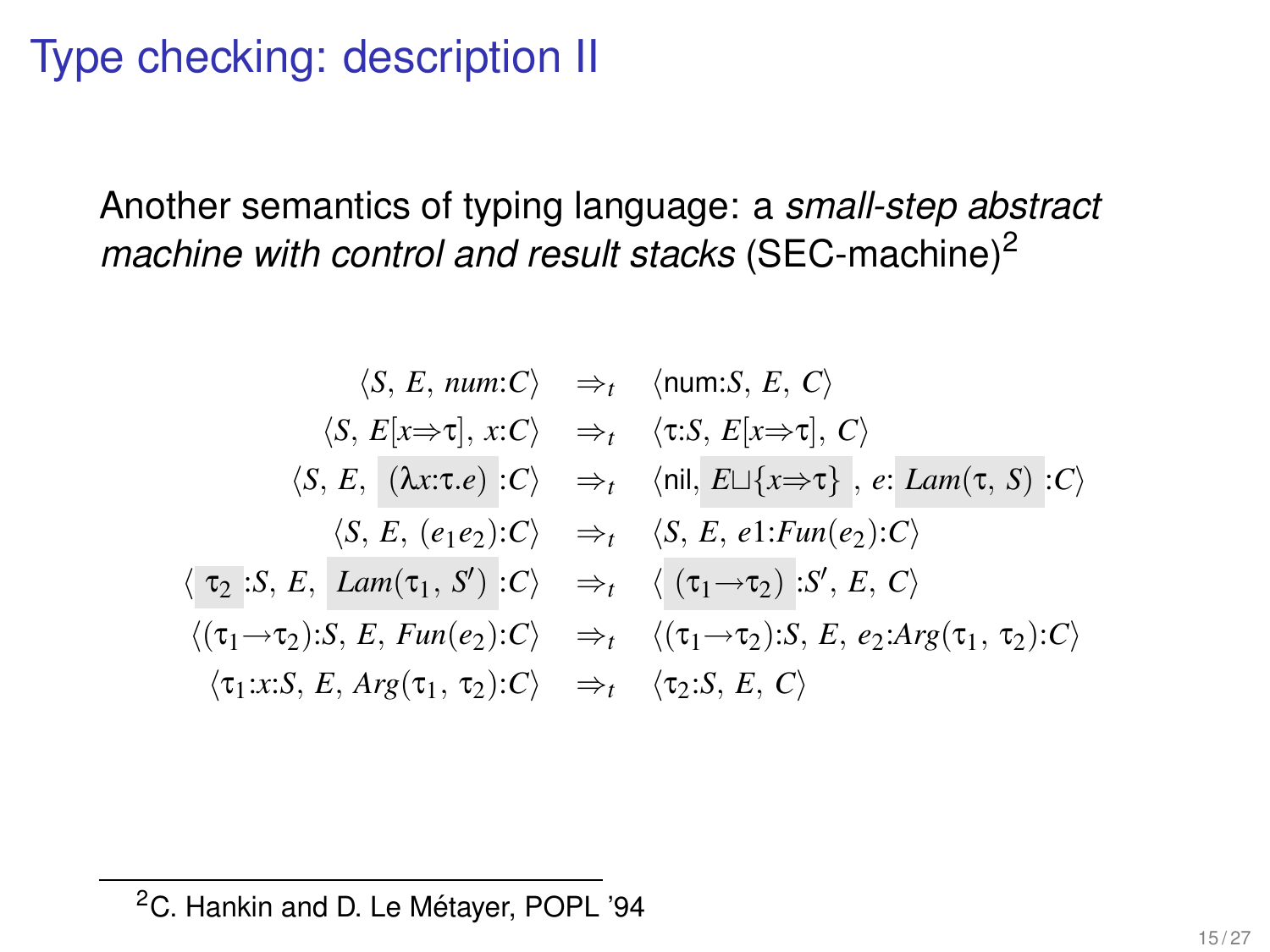## Type checking: description III

And yet another one: *reduction semantics*<sup>3</sup>

- $e$  ::=  $n | x | \lambda x : \tau \cdot e | e e | \tau \rightarrow e$  | num
- $T \ ::= T e | \tau T | \tau \rightarrow T |$
- $\tau$  ::= num |  $\tau \rightarrow \tau$
- *n* ::= *number*

#### Hybrid language and type-checking contexts

$$
T[n] \longrightarrow_t T[\text{num}] \qquad \text{[tc-const]}
$$
\n
$$
T[\lambda x: \tau.e] \longrightarrow_t T[\tau \longrightarrow \{\tau/x\} \ e] \qquad \text{[tc-lam]}
$$
\n
$$
T[(\tau_1 \longrightarrow \tau_2) \ \tau_1] \longrightarrow_t T[\tau_2] \qquad \text{[tc-tf]}
$$

<span id="page-29-0"></span>Type-checking reduction rules

<sup>&</sup>lt;sup>3</sup>G. Kuan, D. MacQueen and R. B. Findler, ESOP '07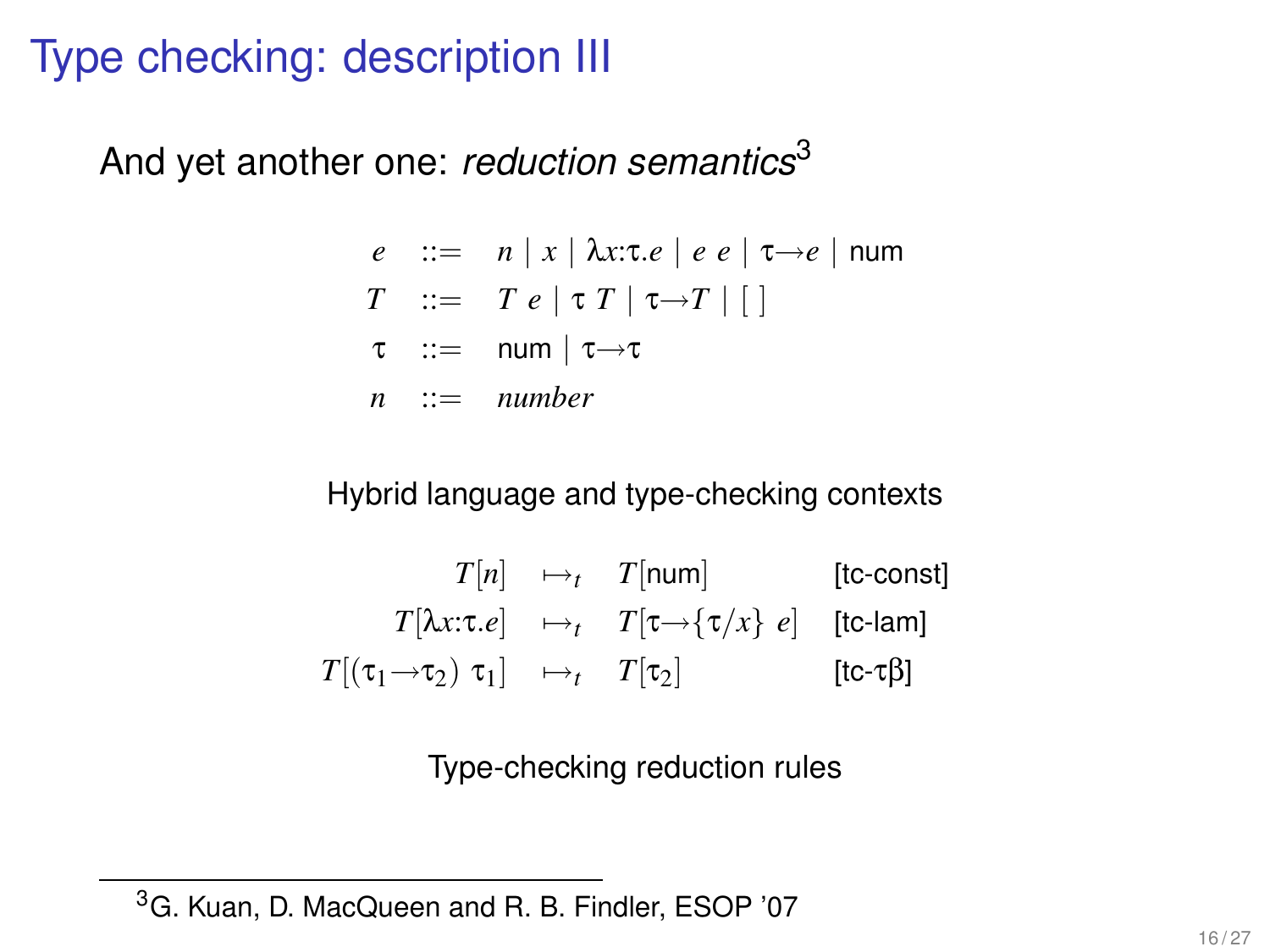## Why should we care about different semantics?

Given formalism for a type systems defines a corresponding *semantic artifact*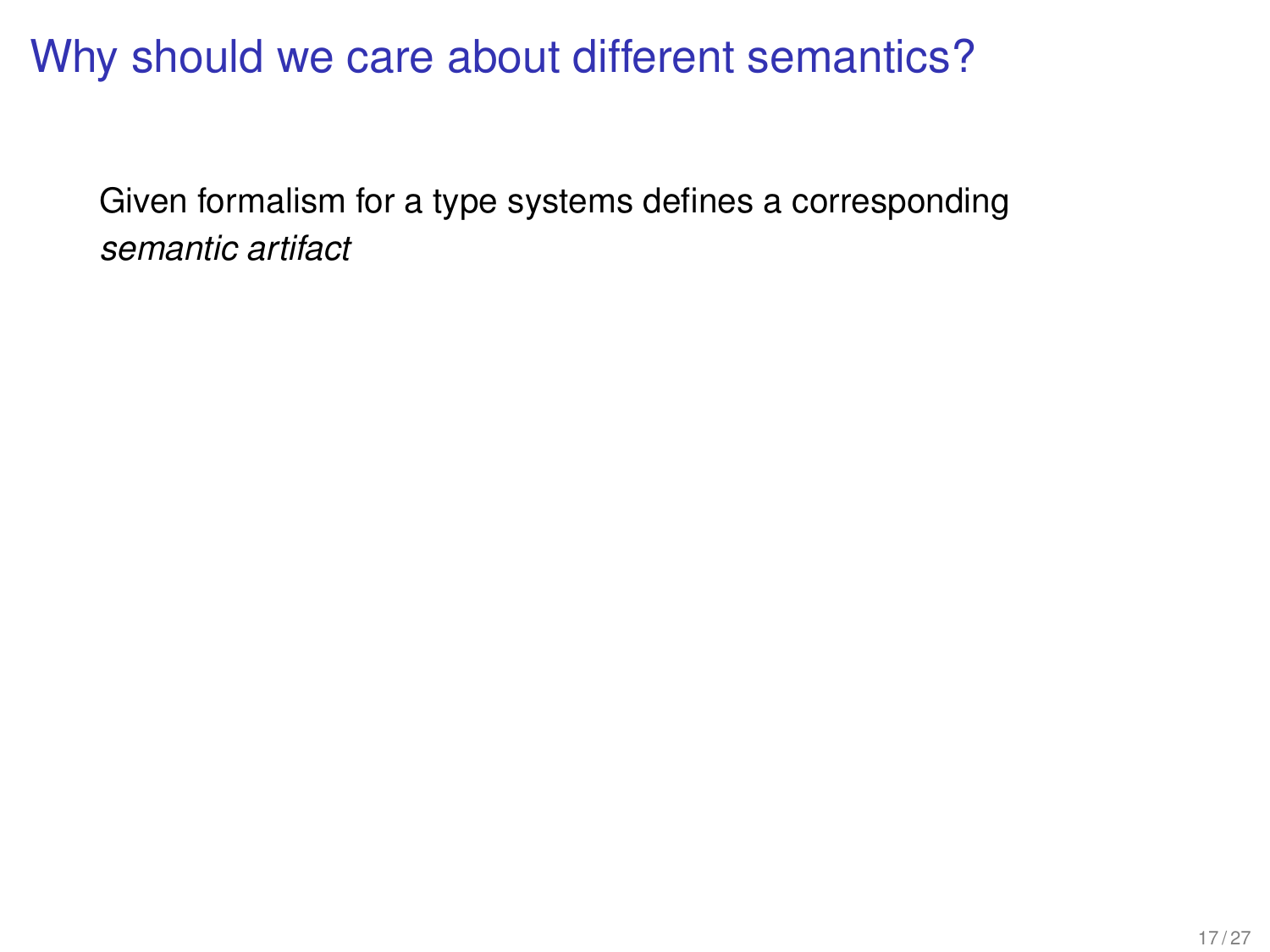Why should we care about different semantics?

Given formalism for a type systems defines a corresponding *semantic artifact*

- $\bullet$  Type derivation rules  $\sim$  recursive descent
- Machine-like semantics  $\sim$  driver-loop abstract machine (CEK, SECD etc.)
- Reduction semantics ∼ *decompose-contract-recompose* loop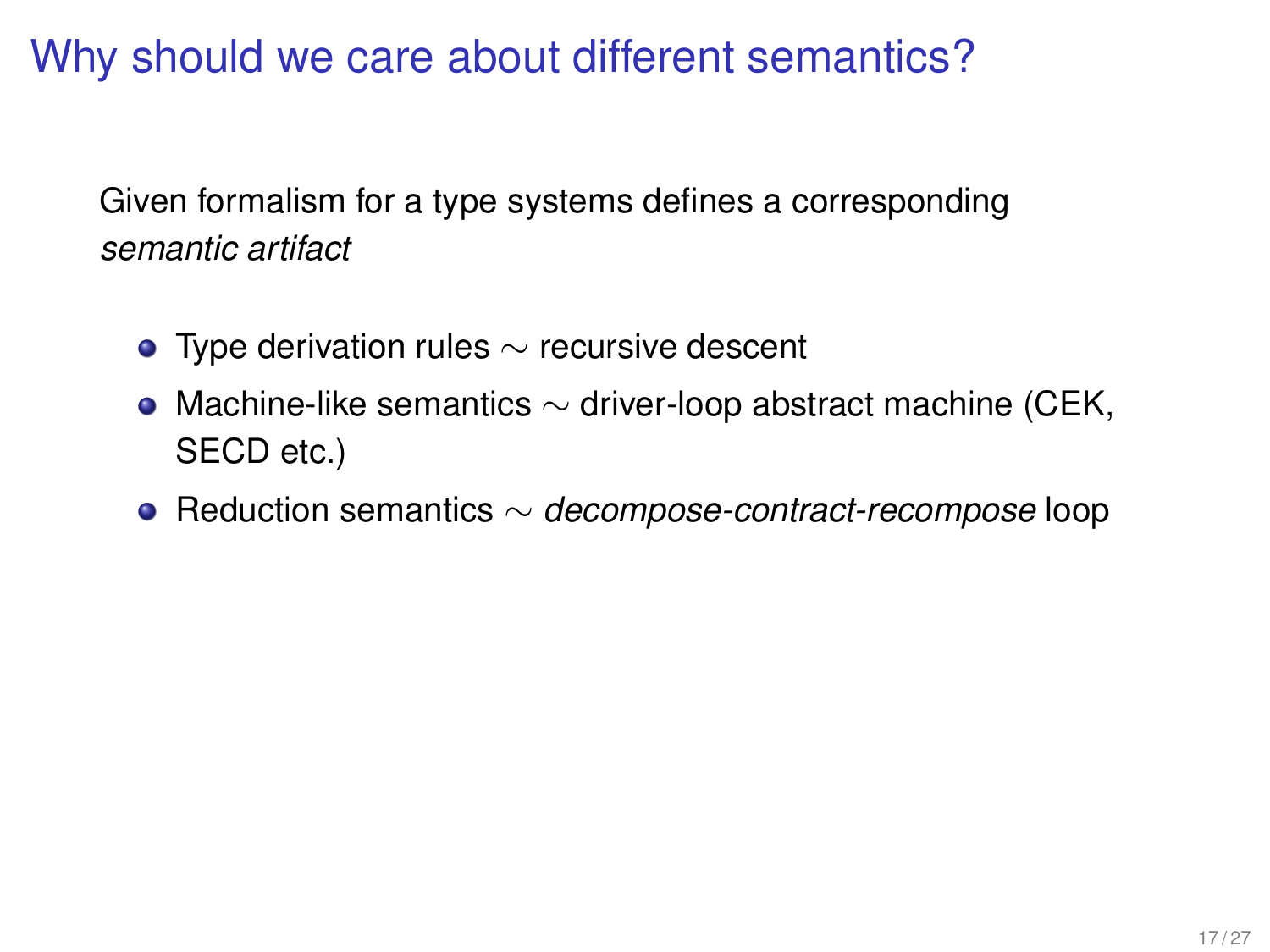Why should we care about different semantics?

Given formalism for a type systems defines a corresponding *semantic artifact*

- $\bullet$  Type derivation rules  $\sim$  recursive descent
- Machine-like semantics  $\sim$  driver-loop abstract machine (CEK, SECD etc.)
- Reduction semantics ∼ *decompose-contract-recompose* loop

Benefits of non-standard semantics:

- type debugging
- o optimized computation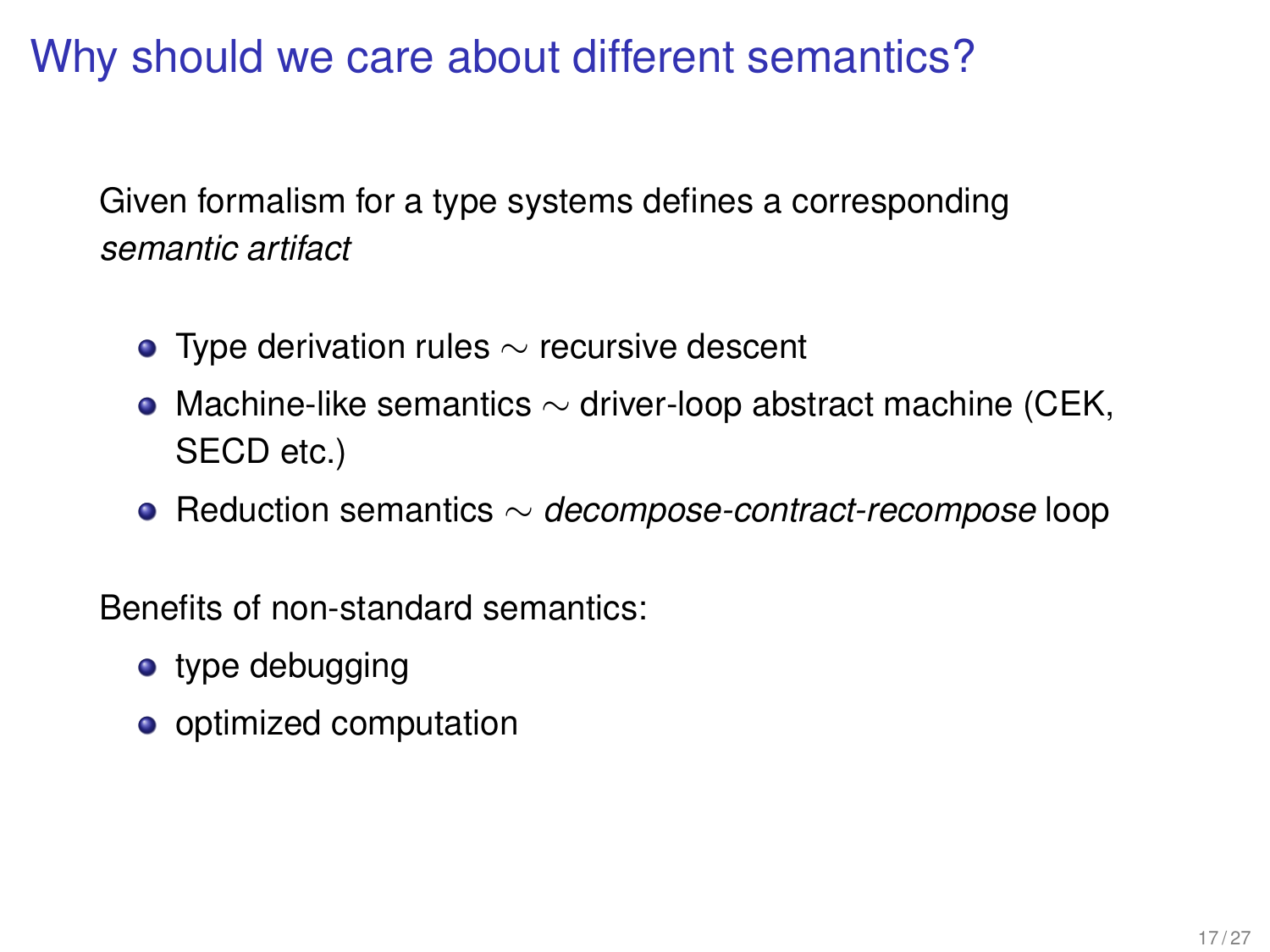## **Outline**

#### [A parade of semantics](#page-7-0)

#### [Semantics of type checking](#page-24-0) [Derivation rules for type checking](#page-25-0) [An abstract machine](#page-27-0) [Reduction semantics](#page-29-0)

#### [Semantics equivalence problem](#page-33-0)

#### [Functional transformation](#page-39-0)

<span id="page-33-0"></span>[Toolbox](#page-42-0) [Inter-derivation](#page-48-0)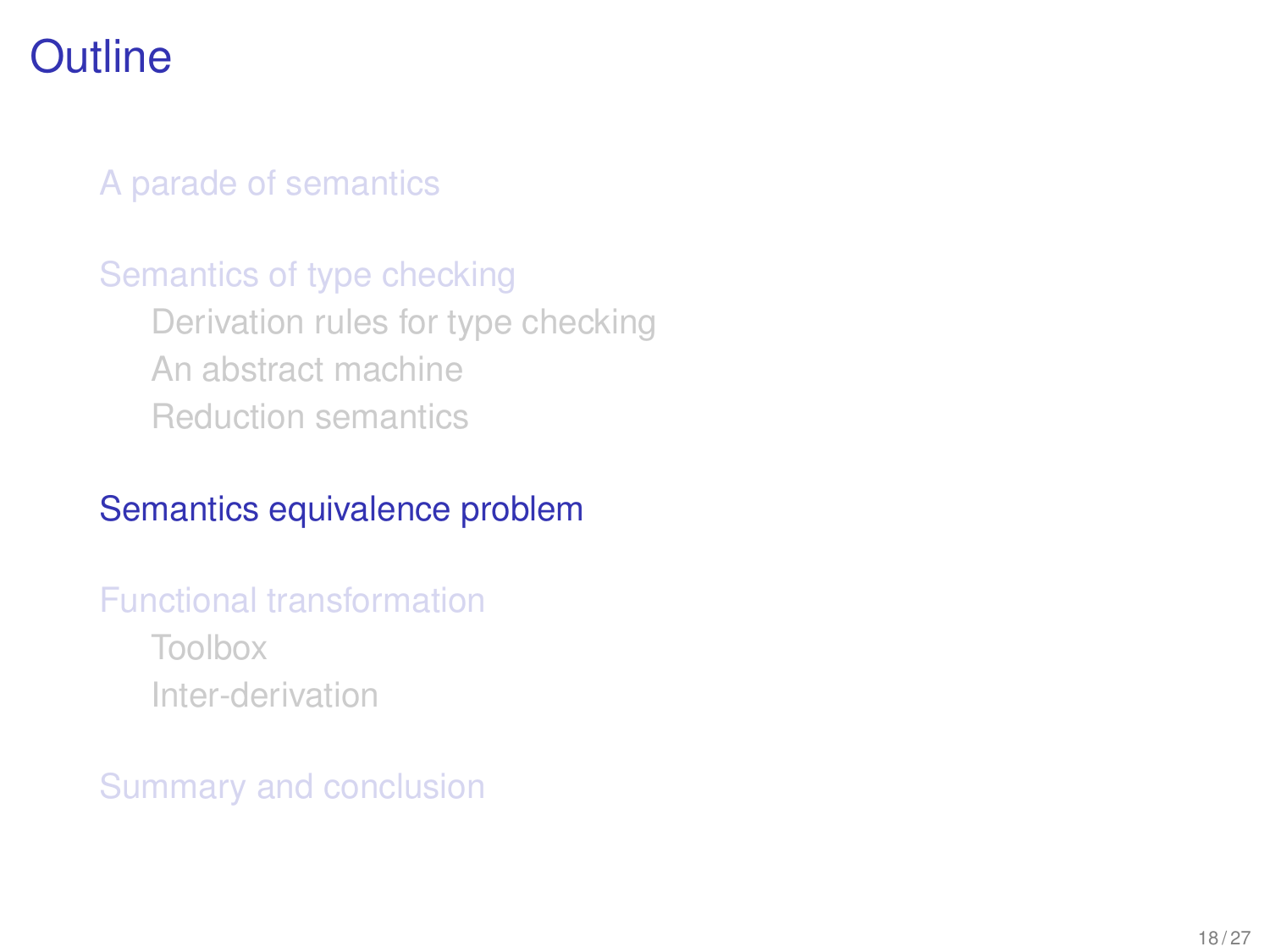Semantics equivalence again

Do all these semantics describe **the same** type checking procedure?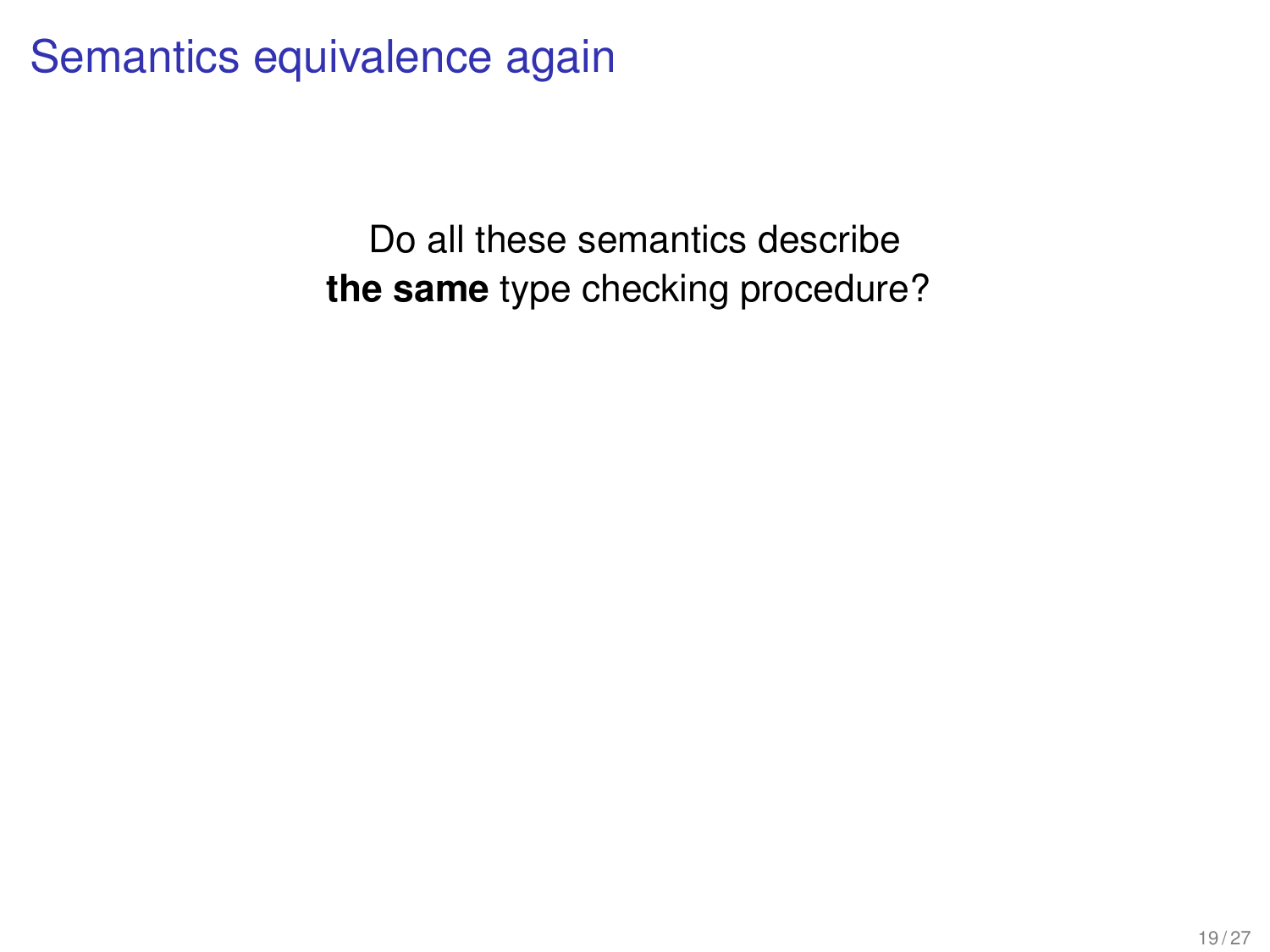Semantics equivalence again

Do all these semantics describe **the same** type checking procedure?

*Theorem [Hankin and Le Metayer] ´ (Soundness and Completeness for* ⇒*<sup>t</sup> )*  $\Gamma \vdash e : \tau$  iff  $\langle S, \Gamma, e : C \rangle \Rightarrow_t \langle \tau : S, \Gamma, C \rangle$ .

*Theorem [Kuan et al.] (Soundness and Completeness for* 7→*<sup>t</sup> )* For any  $e$  and  $\tau$ ,  $\emptyset \vdash e : \tau$  iff  $e \mapsto_t^* \tau$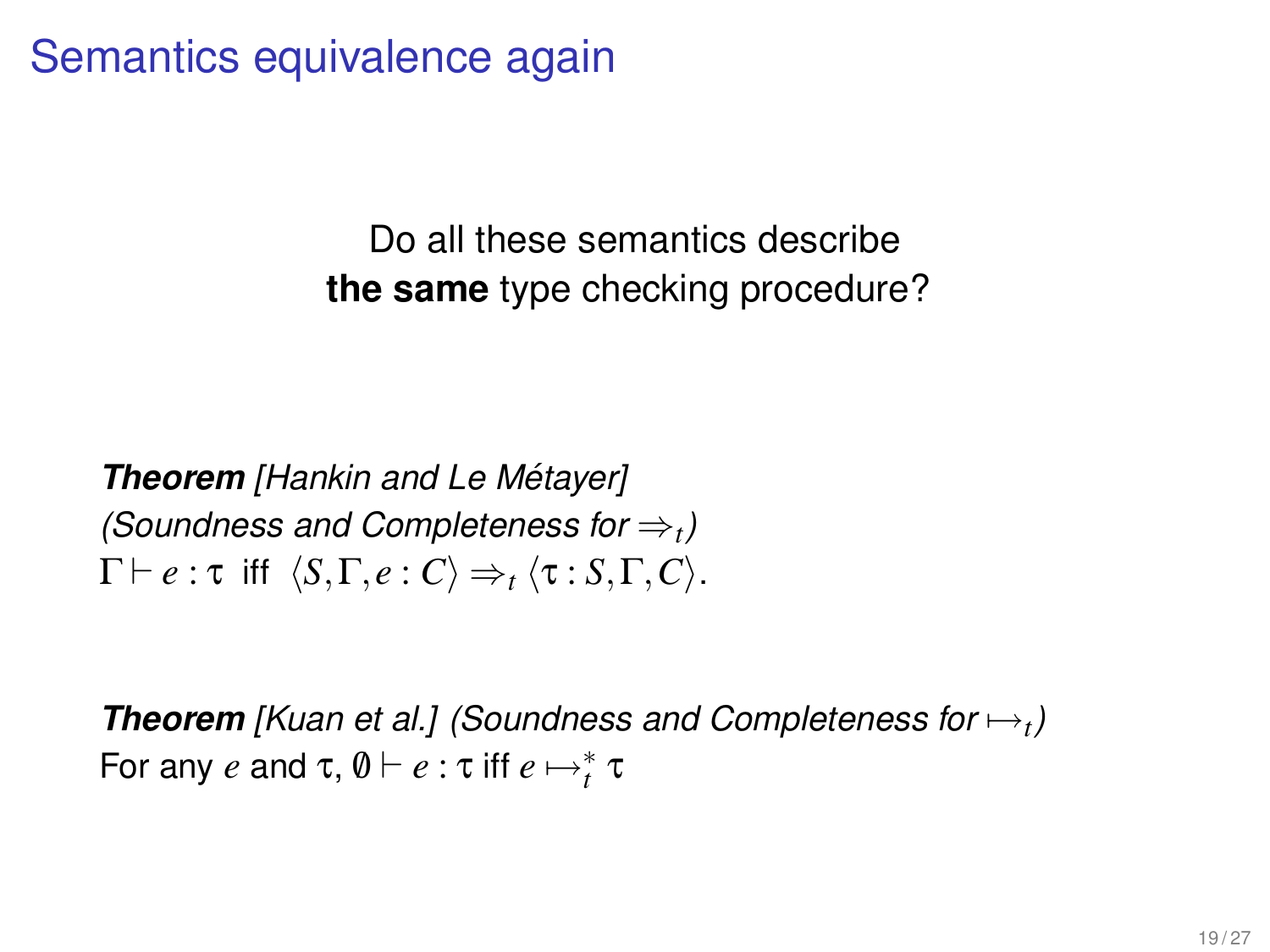## Can we *inter-derive* these semantics **a priori** rather than *prove* their equivalence **a posteriori?**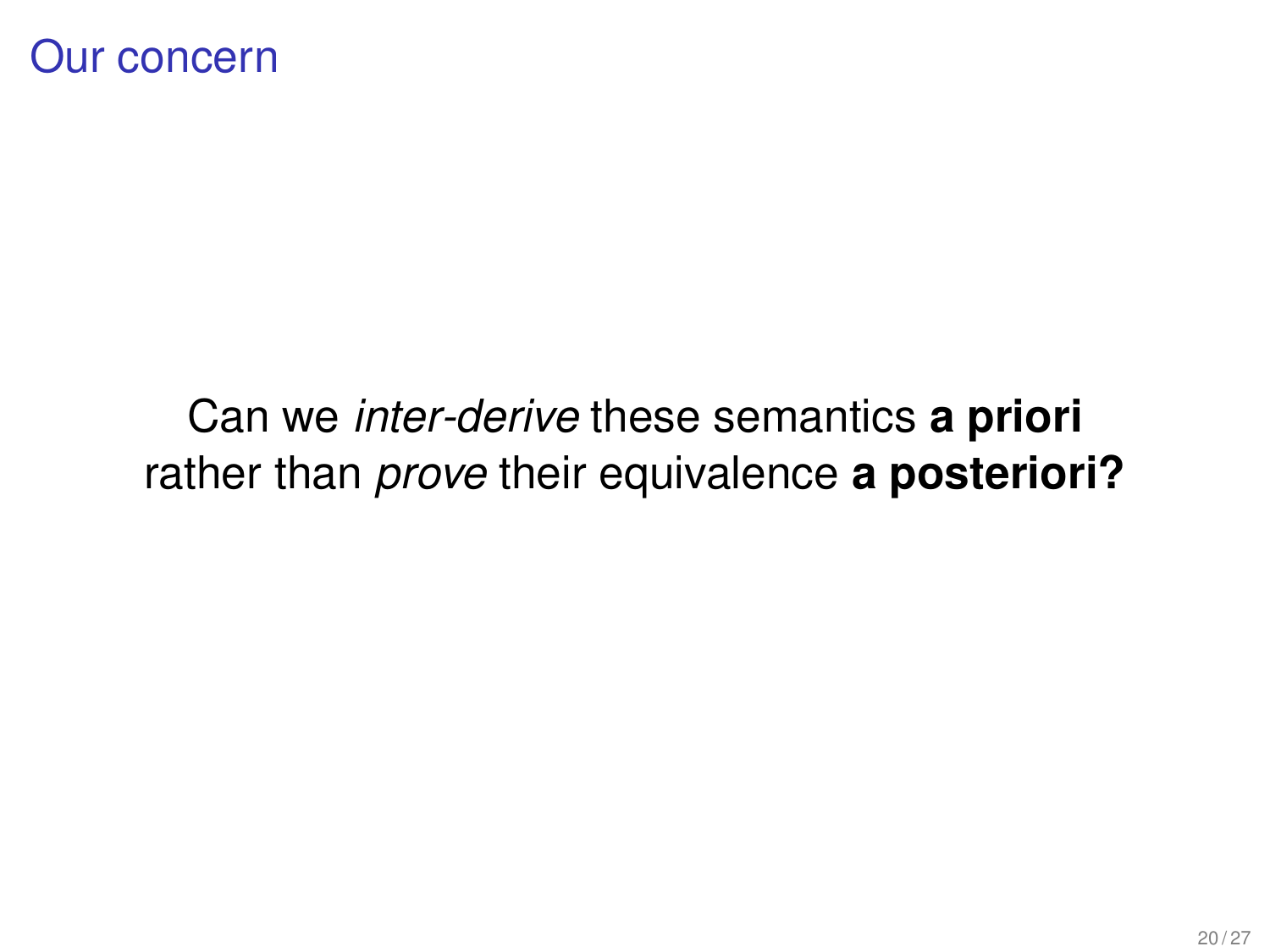## Our contribution

## Yes, we can.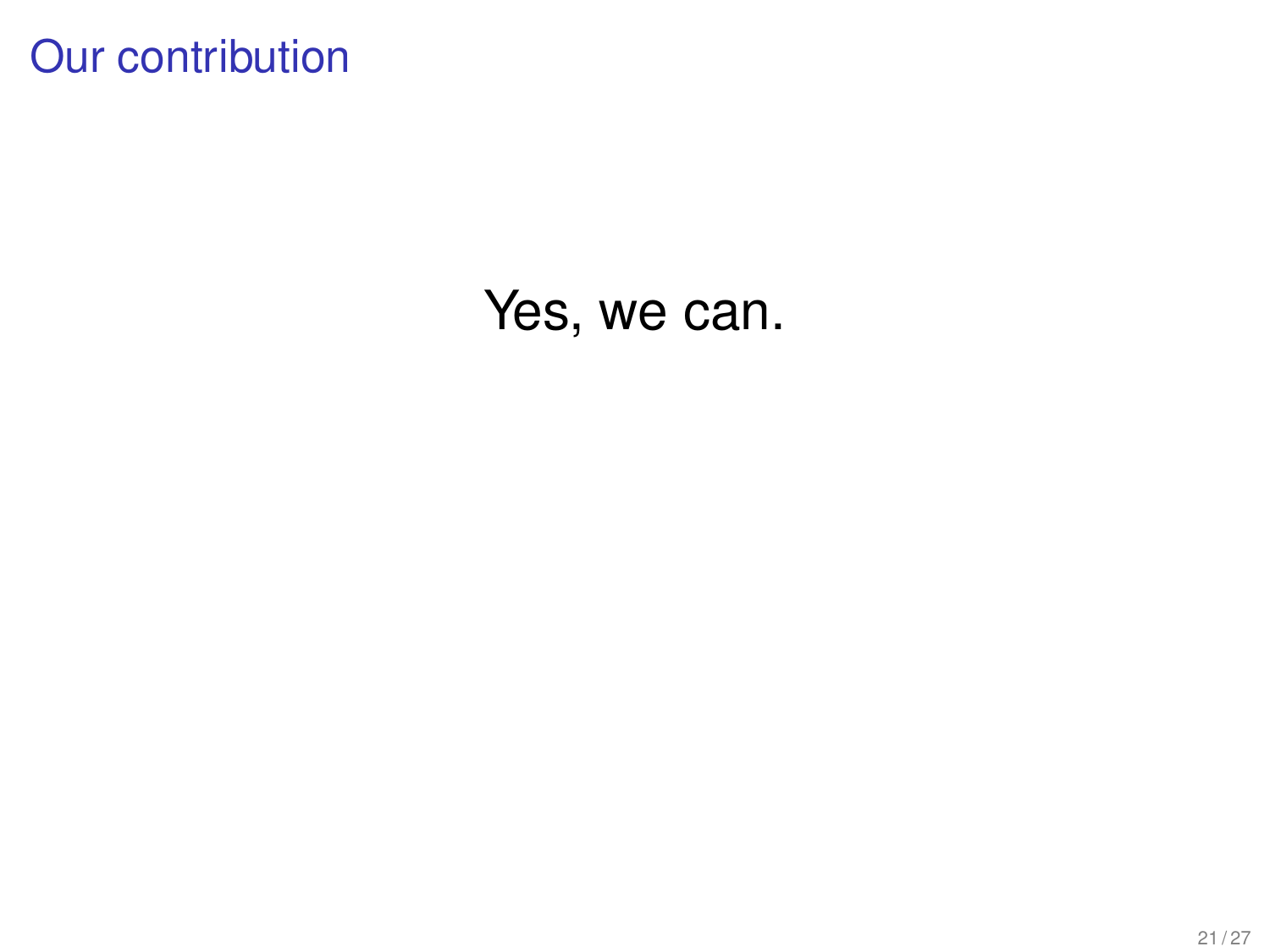Our contribution

## Yes, we can.

#### via *functional inter-derivation*

#### Transformations instead of proofs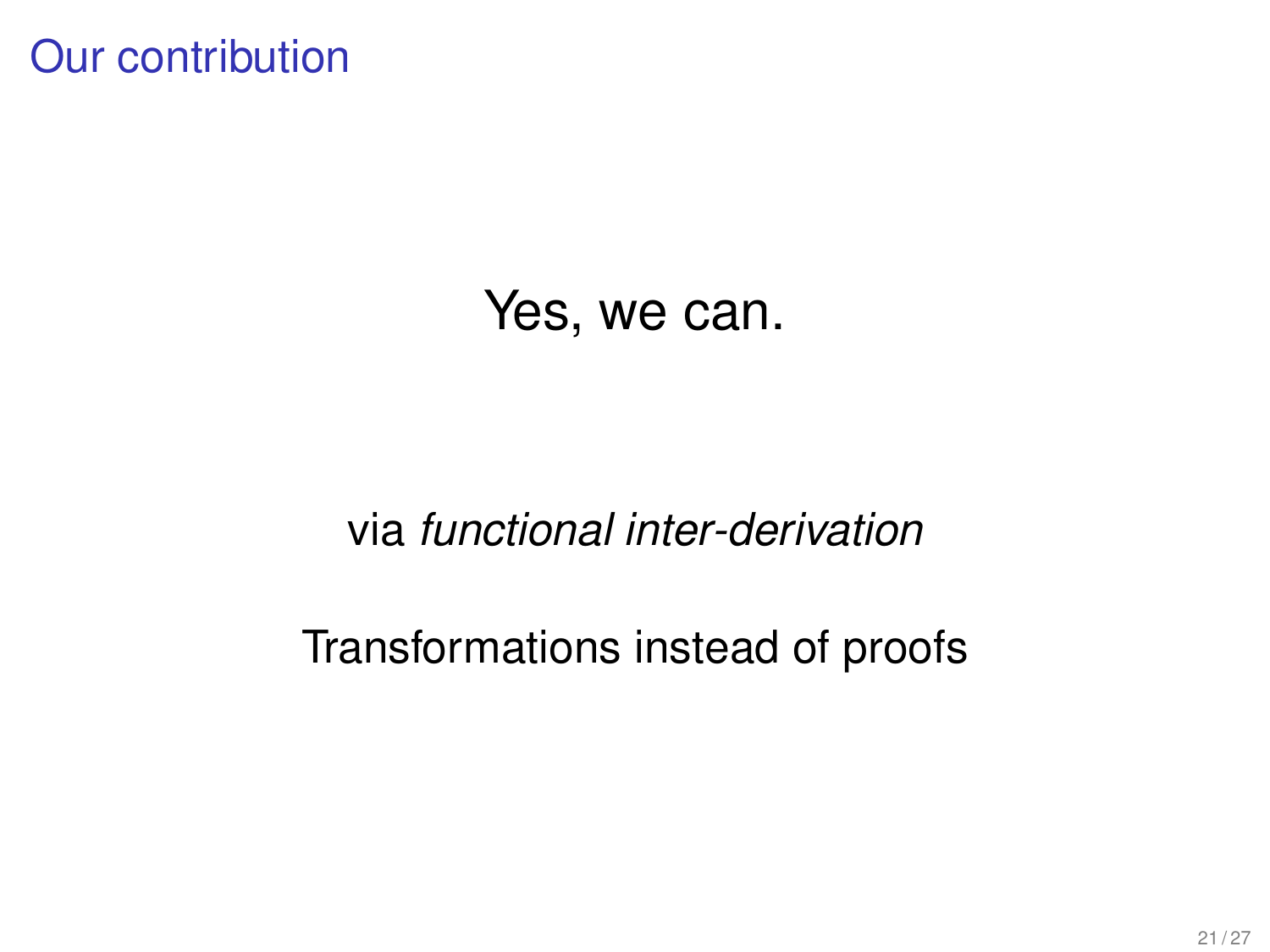## **Outline**

[A parade of semantics](#page-7-0)

[Semantics of type checking](#page-24-0) [Derivation rules for type checking](#page-25-0) [An abstract machine](#page-27-0) [Reduction semantics](#page-29-0)

[Semantics equivalence problem](#page-33-0)

[Functional transformation](#page-39-0)

<span id="page-39-0"></span>[Toolbox](#page-42-0) [Inter-derivation](#page-48-0)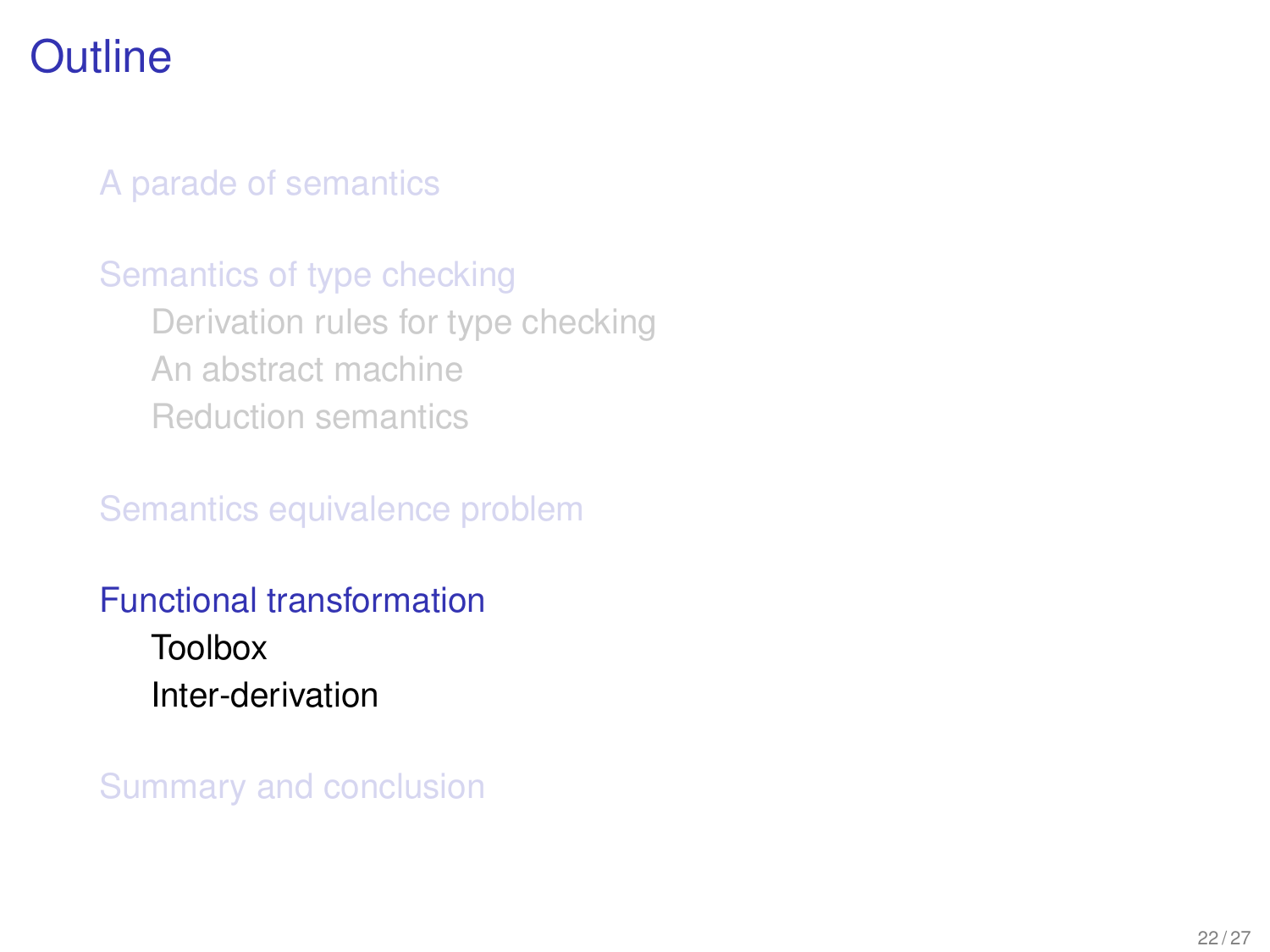## Two approaches

**A mathematician's approach:** to prove the equivalence between semantics by induction (or bisimulation by coinduction)

#### **A programmer's approach:**

- take one particular implementation
- apply a series of transformations to a program
- **•** be sure that transformations are correct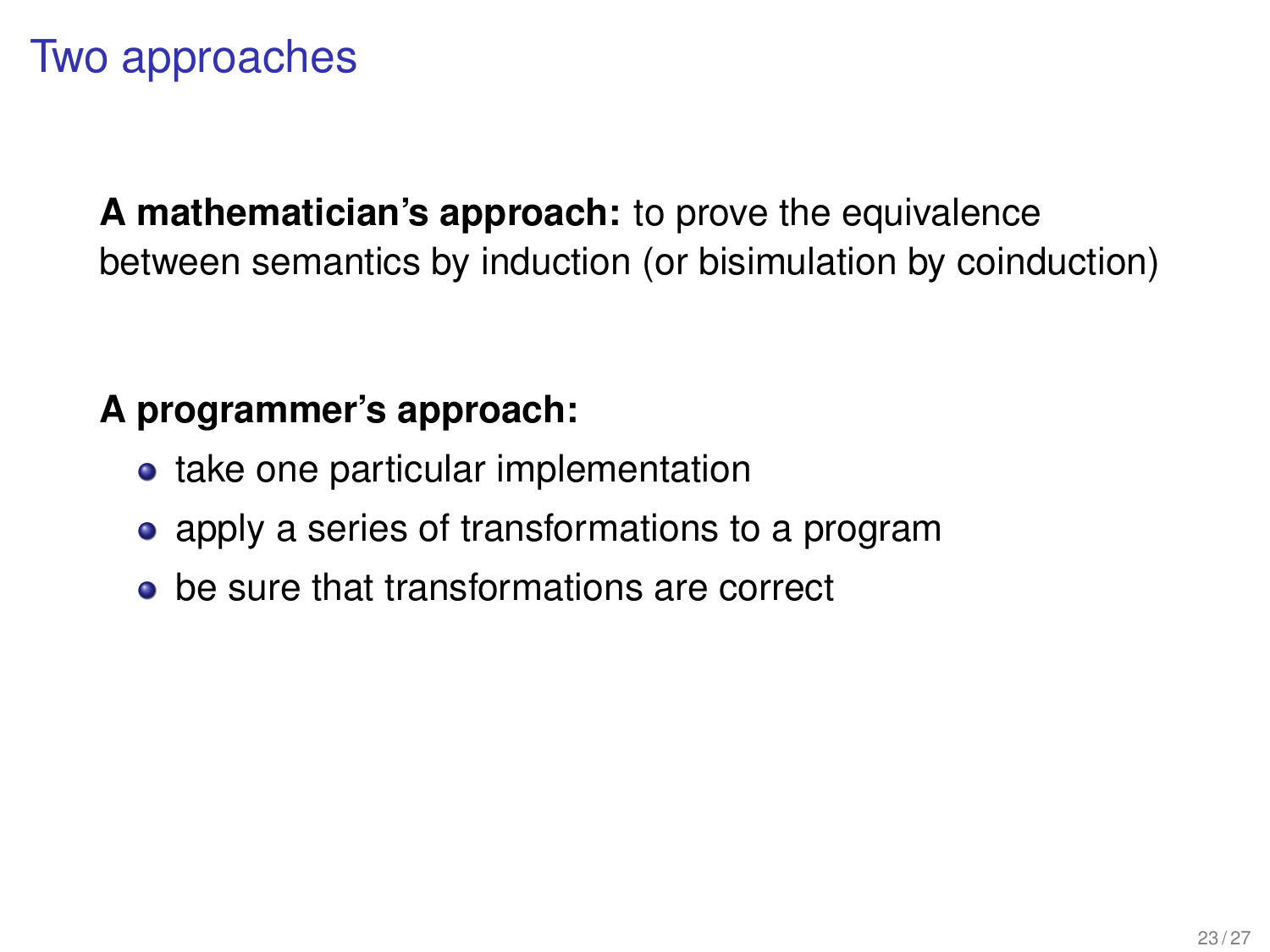## Two approaches

**A mathematician's approach:** to prove the equivalence between semantics by induction (or bisimulation by coinduction)

#### **A programmer's approach:**

- take one particular implementation
- apply a series of transformations to a program
- **•** be sure that transformations are correct

All transformations are already proved to be correct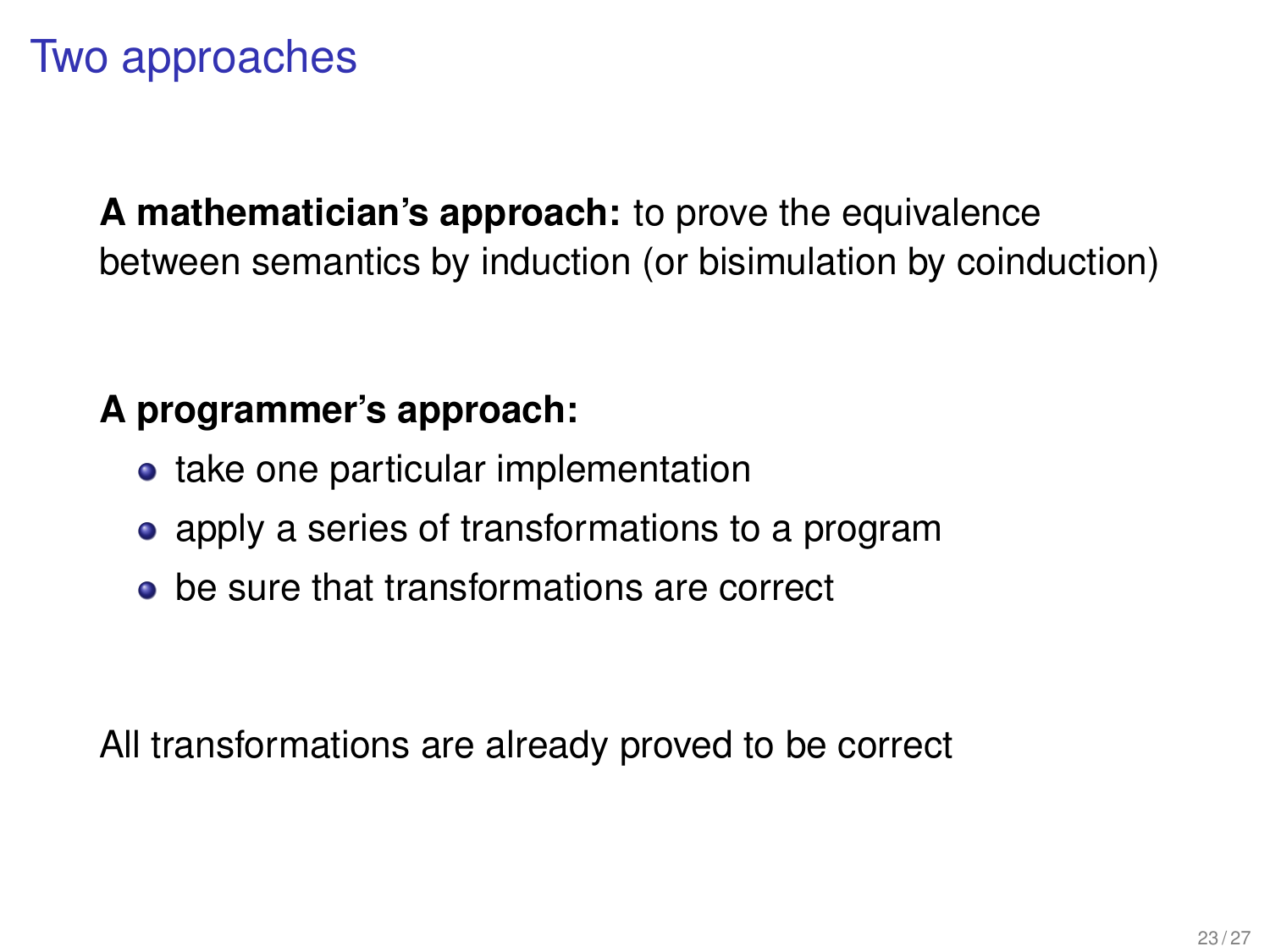<span id="page-42-0"></span>Semantic-preserving functional program transformations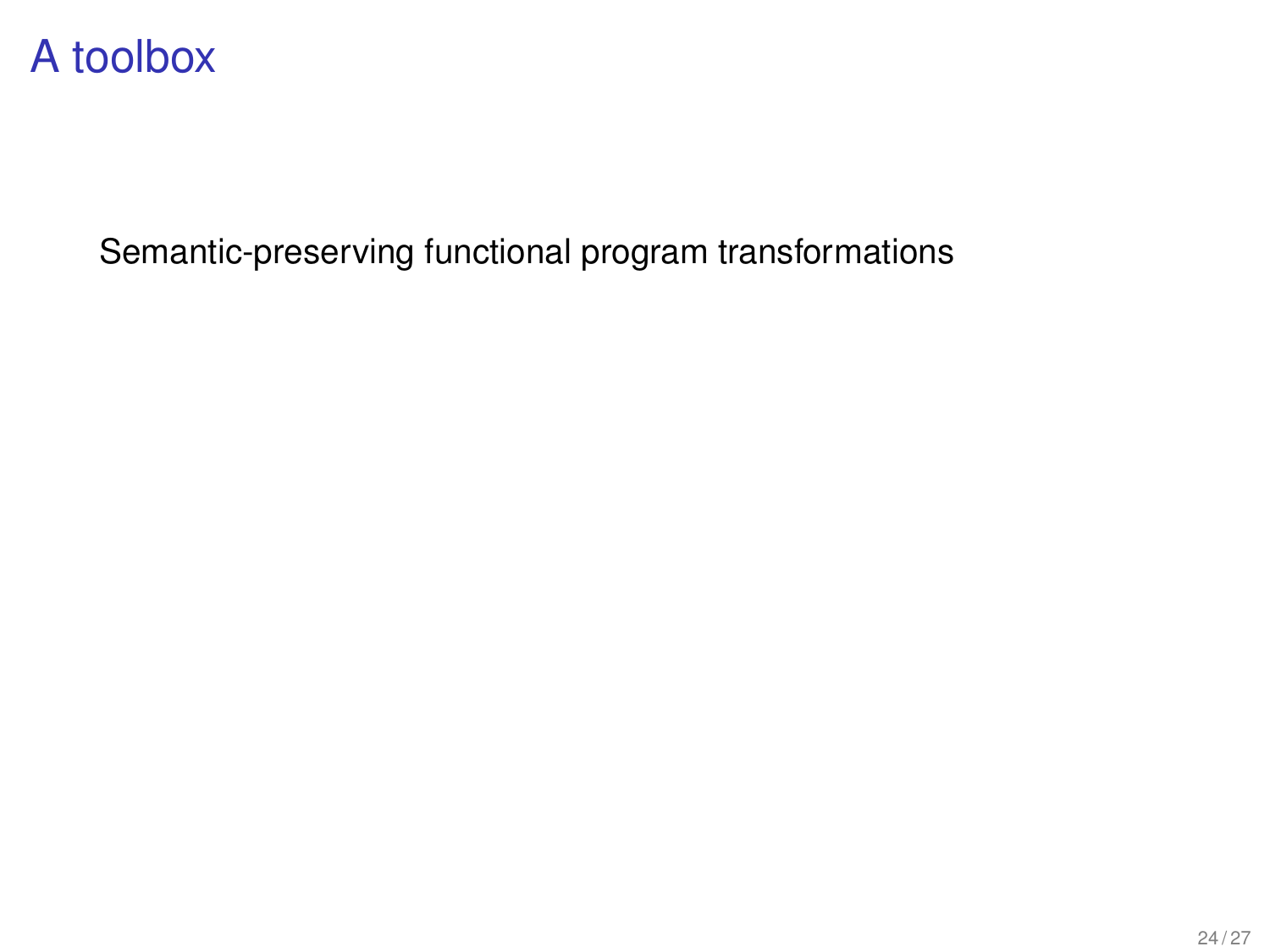Semantic-preserving functional program transformations

• continuation-passing style transform (Plotkin, Steele, Friedman, Wand, Danvy, Filinski)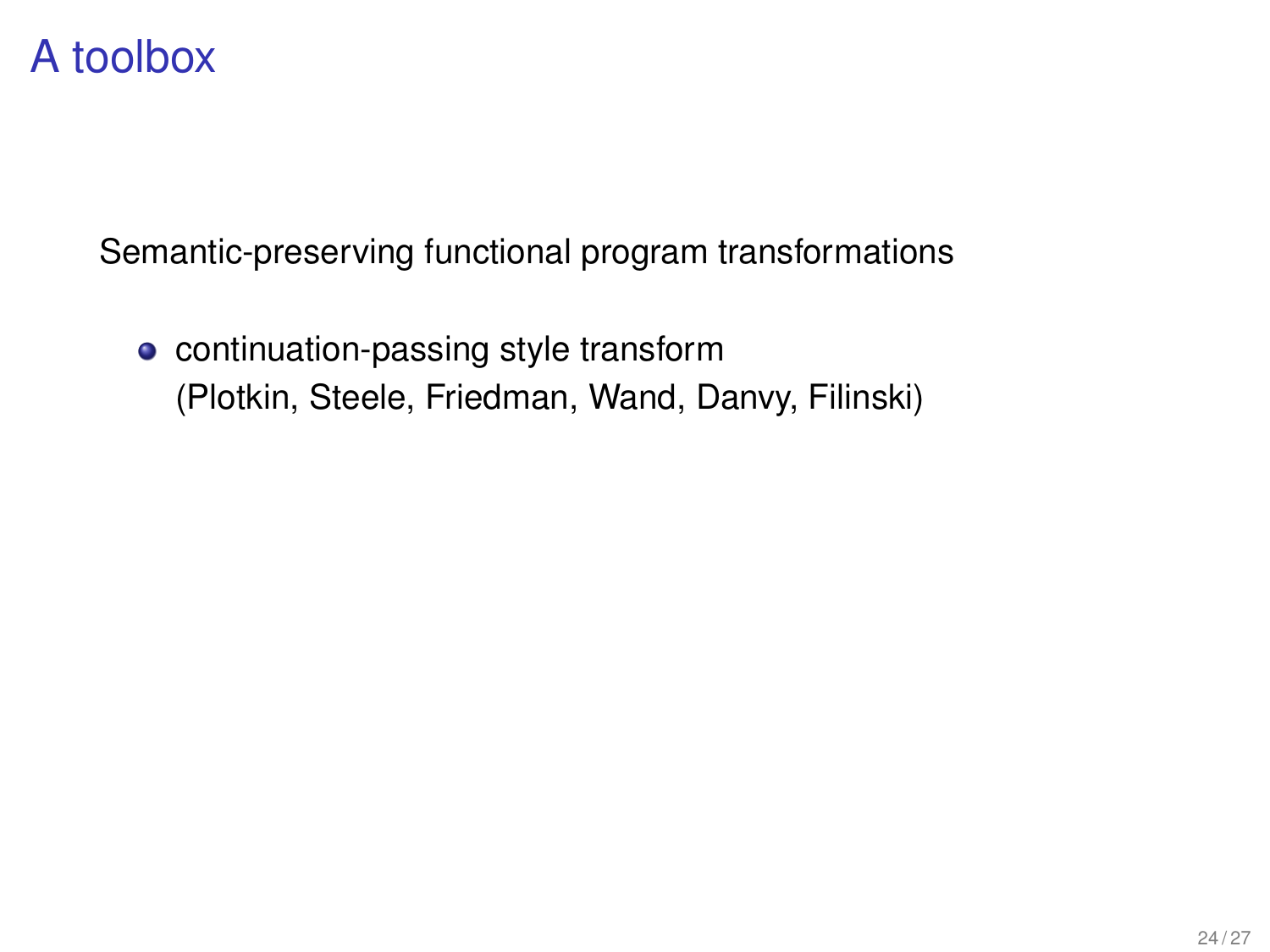Semantic-preserving functional program transformations

- continuation-passing style transform (Plotkin, Steele, Friedman, Wand, Danvy, Filinski)
- defunctionalization (Reynolds)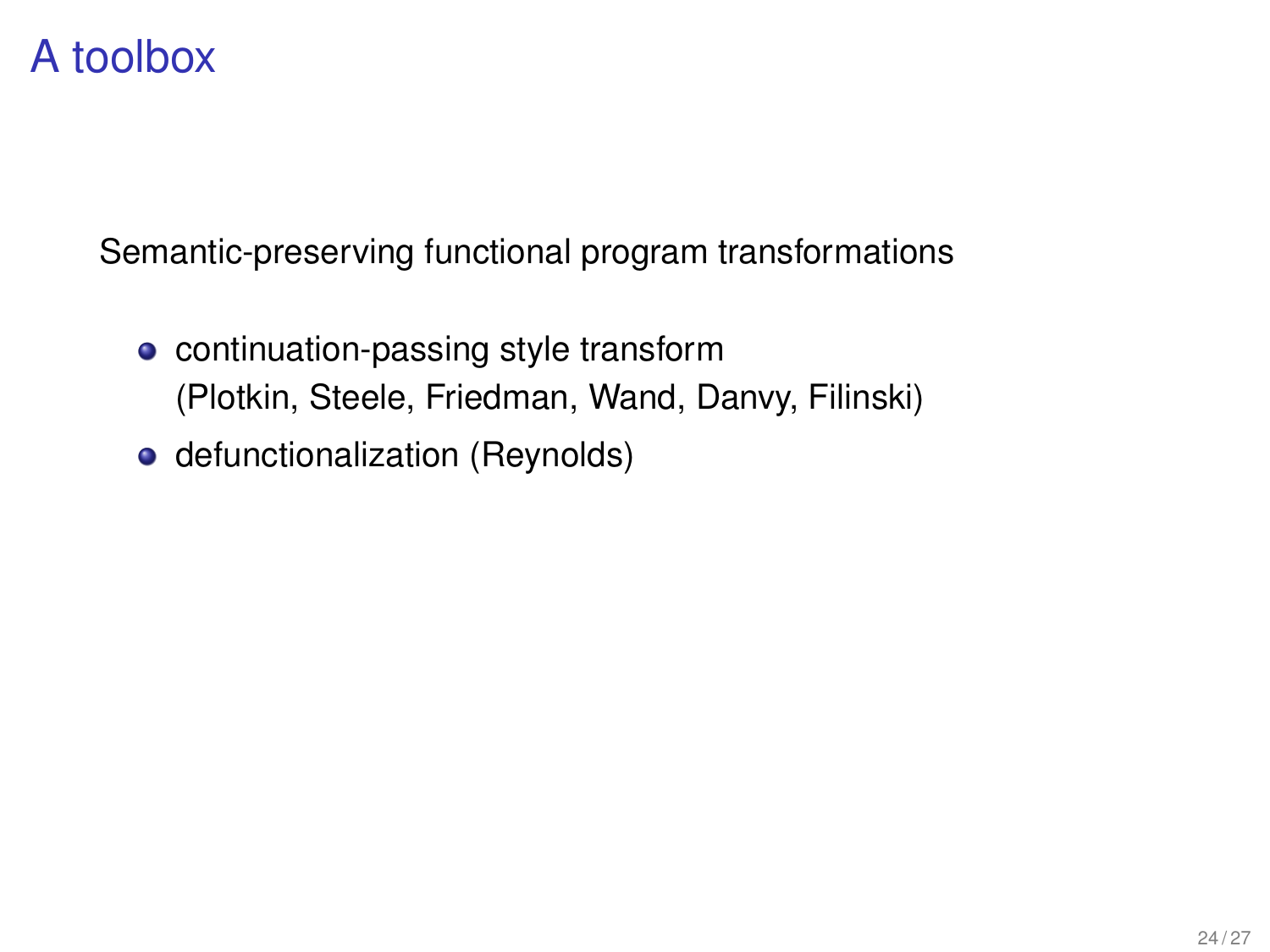Semantic-preserving functional program transformations

- continuation-passing style transform (Plotkin, Steele, Friedman, Wand, Danvy, Filinski)
- defunctionalization (Reynolds)
- explicit control stack introduction (Landin, Danvy)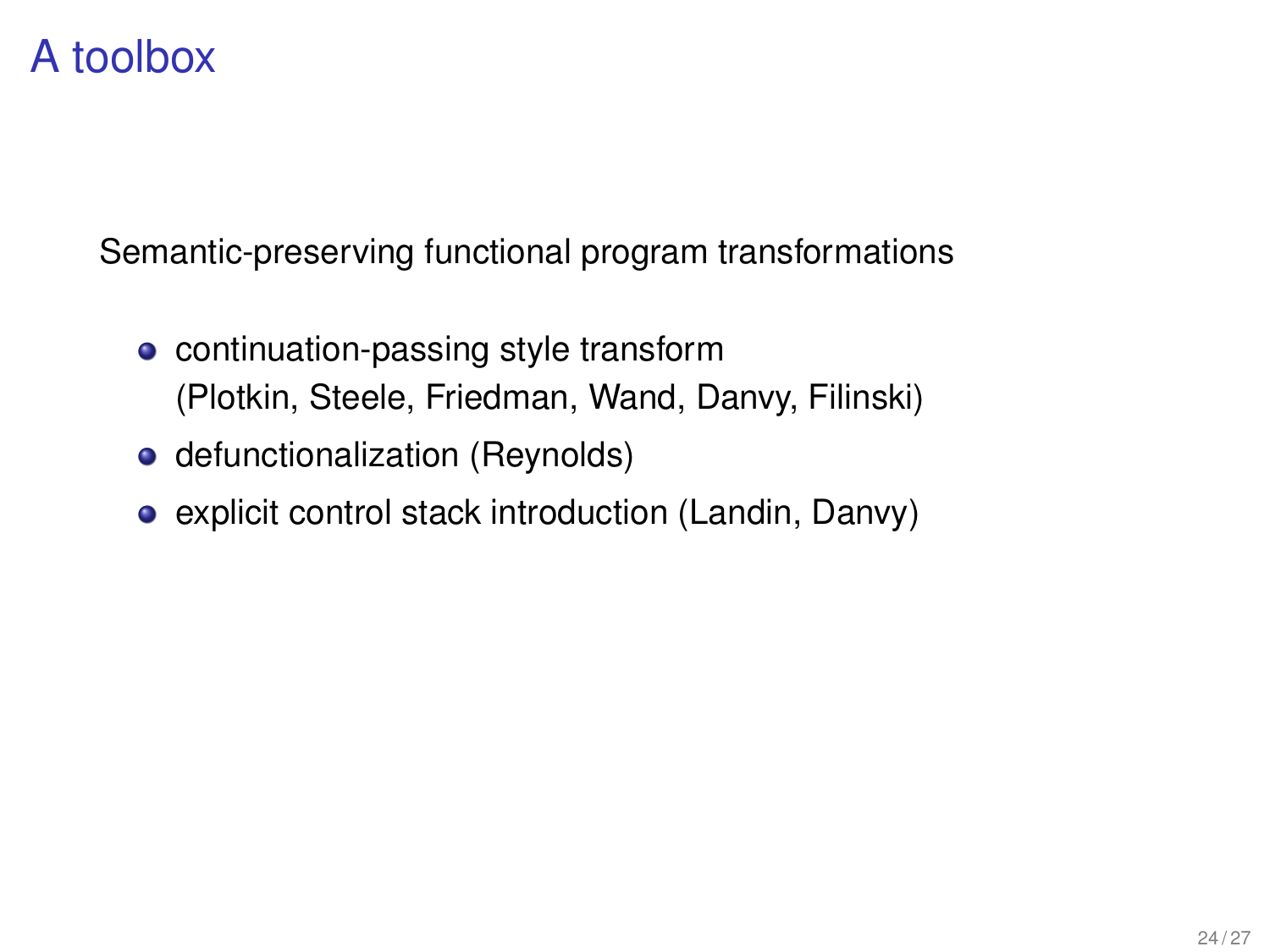Semantic-preserving functional program transformations

- continuation-passing style transform (Plotkin, Steele, Friedman, Wand, Danvy, Filinski)
- defunctionalization (Reynolds)
- explicit control stack introduction (Landin, Danvy)

All transformations are proved to be correct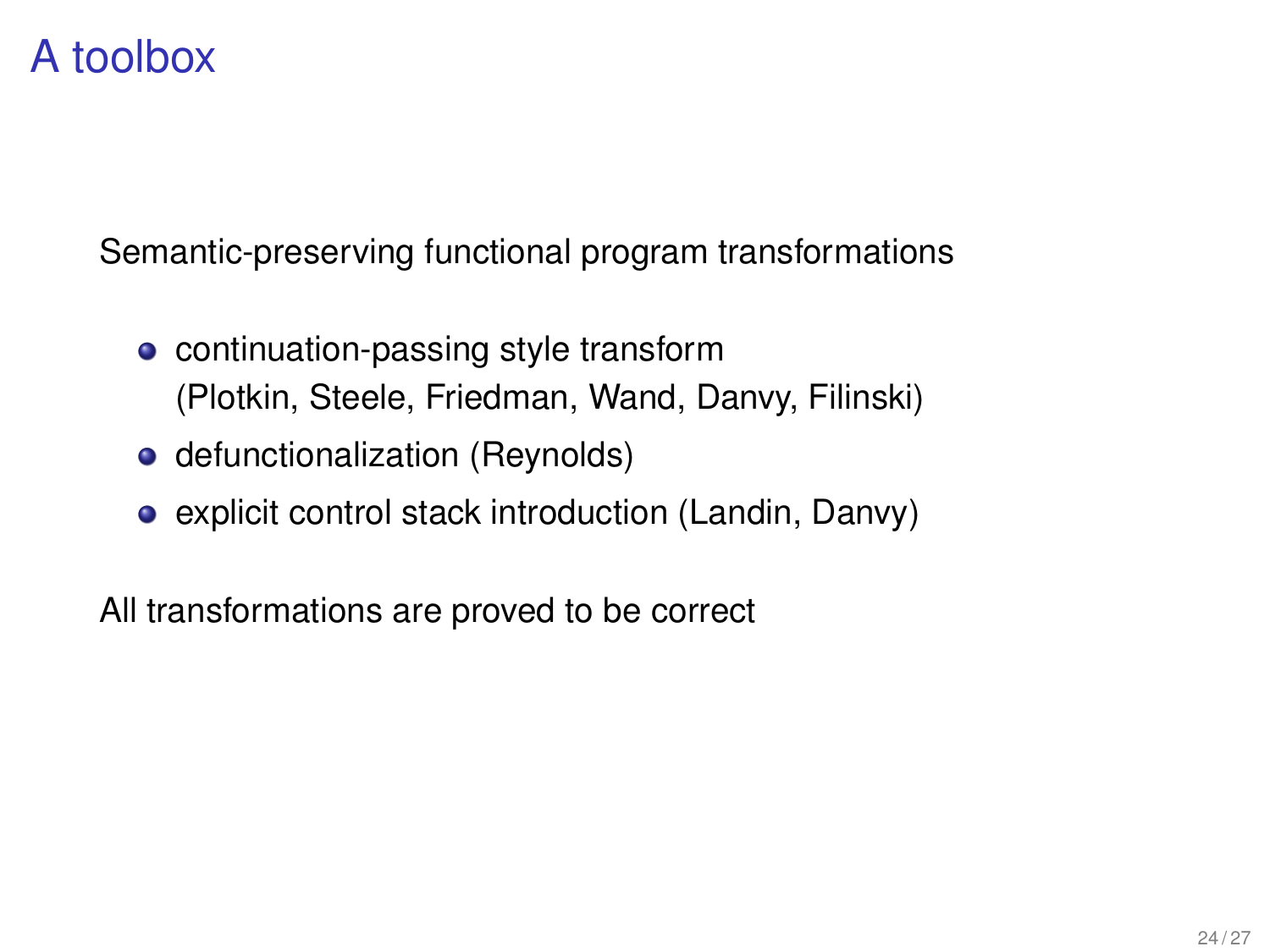Semantic-preserving functional program transformations

- continuation-passing style transform (Plotkin, Steele, Friedman, Wand, Danvy, Filinski)
- defunctionalization (Reynolds)
- explicit control stack introduction (Landin, Danvy)

All transformations are proved to be correct

Each one yields a new adequate representation of the algorithm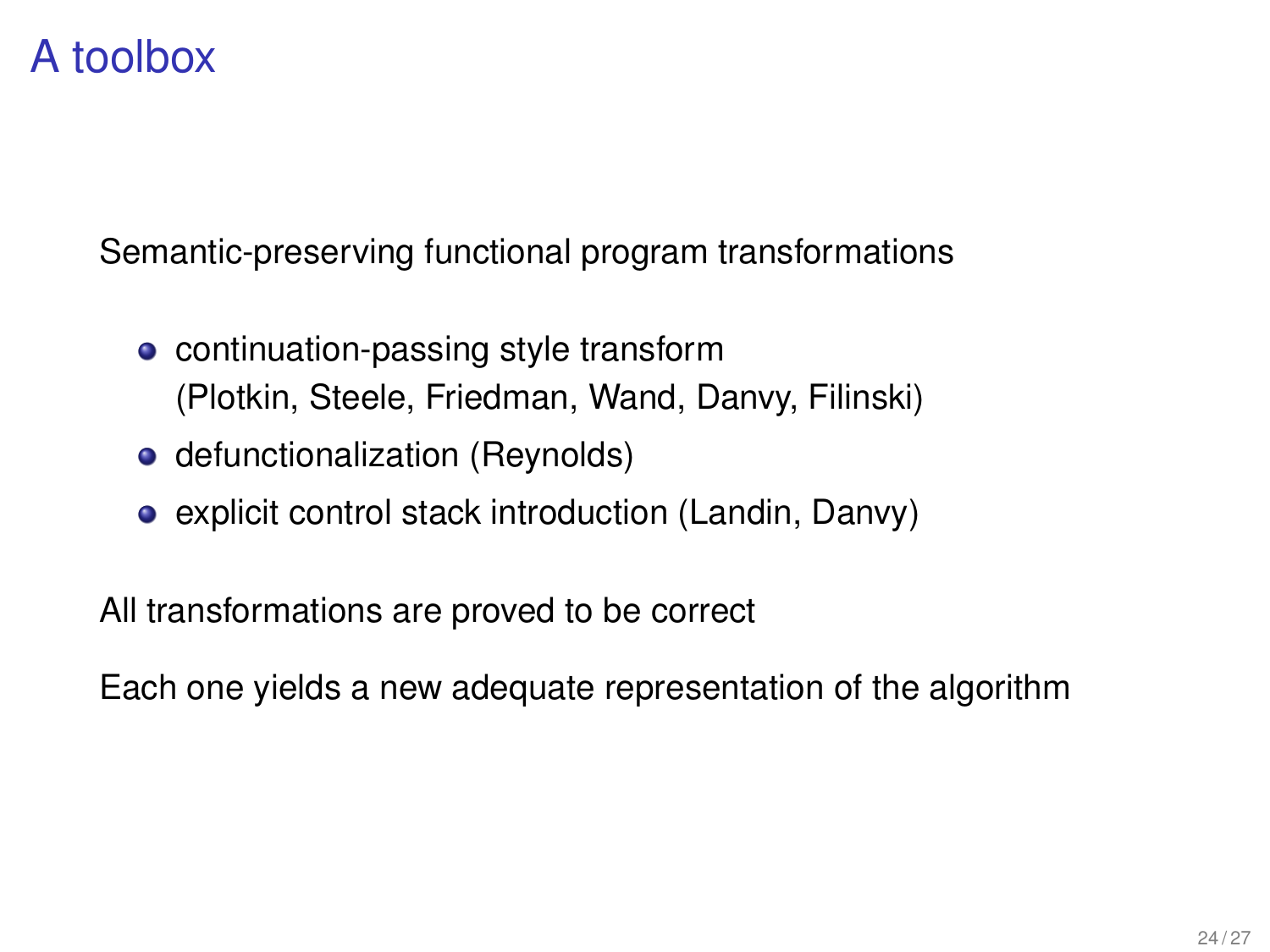## Inter-derivation

**This work:** inter-derivation between a *recursive descent* and an *abstract machine*.

Our goal is SEC-machine<sup>4</sup>.



<span id="page-48-0"></span><sup>4</sup>*Result Stack* × *Environment* × *Control Stack*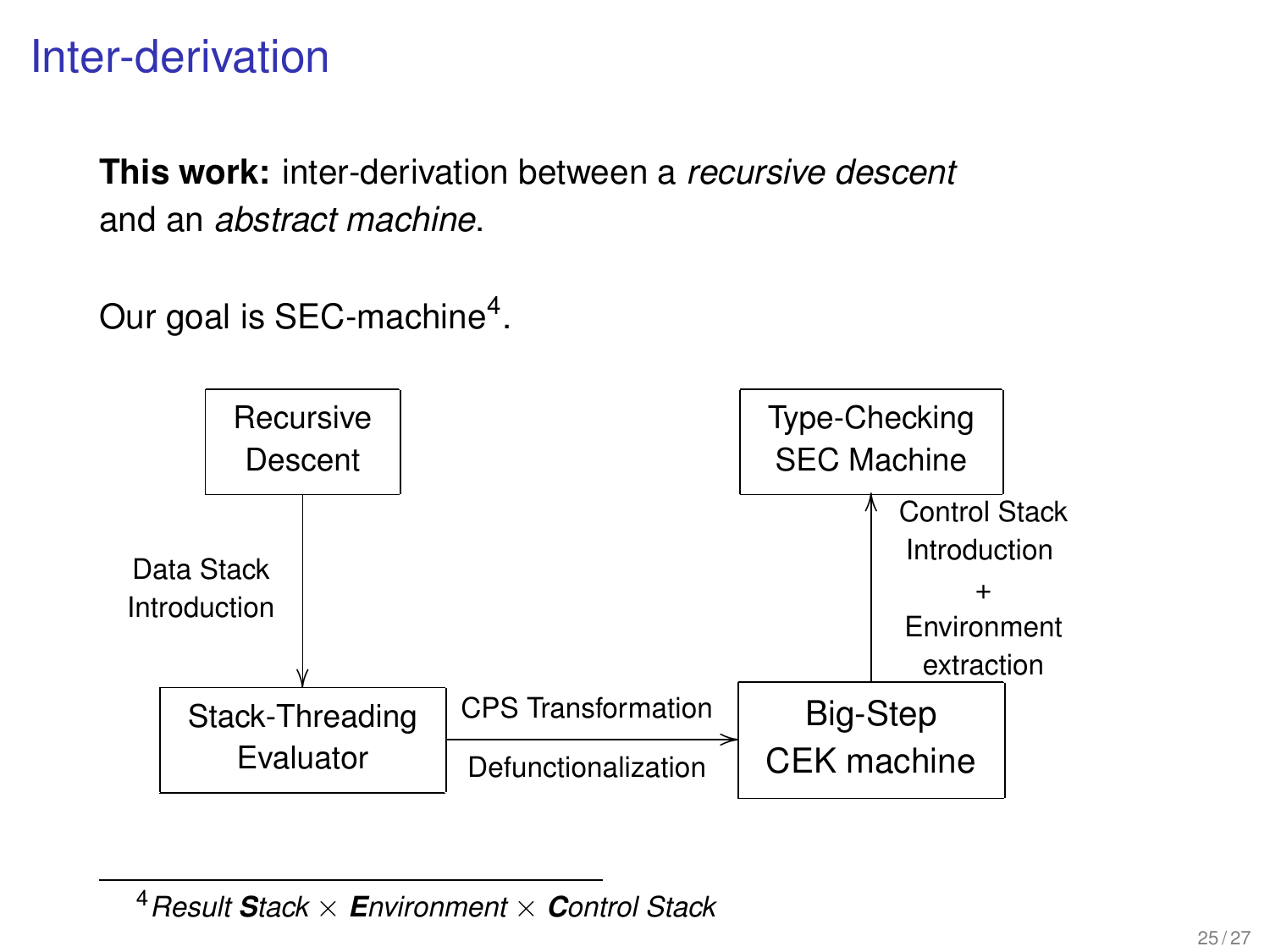## **Outline**

#### [A parade of semantics](#page-7-0)

#### [Semantics of type checking](#page-24-0) [Derivation rules for type checking](#page-25-0) [An abstract machine](#page-27-0) [Reduction semantics](#page-29-0)

[Semantics equivalence problem](#page-33-0)

#### [Functional transformation](#page-39-0) [Toolbox](#page-42-0)

<span id="page-49-0"></span>[Inter-derivation](#page-48-0)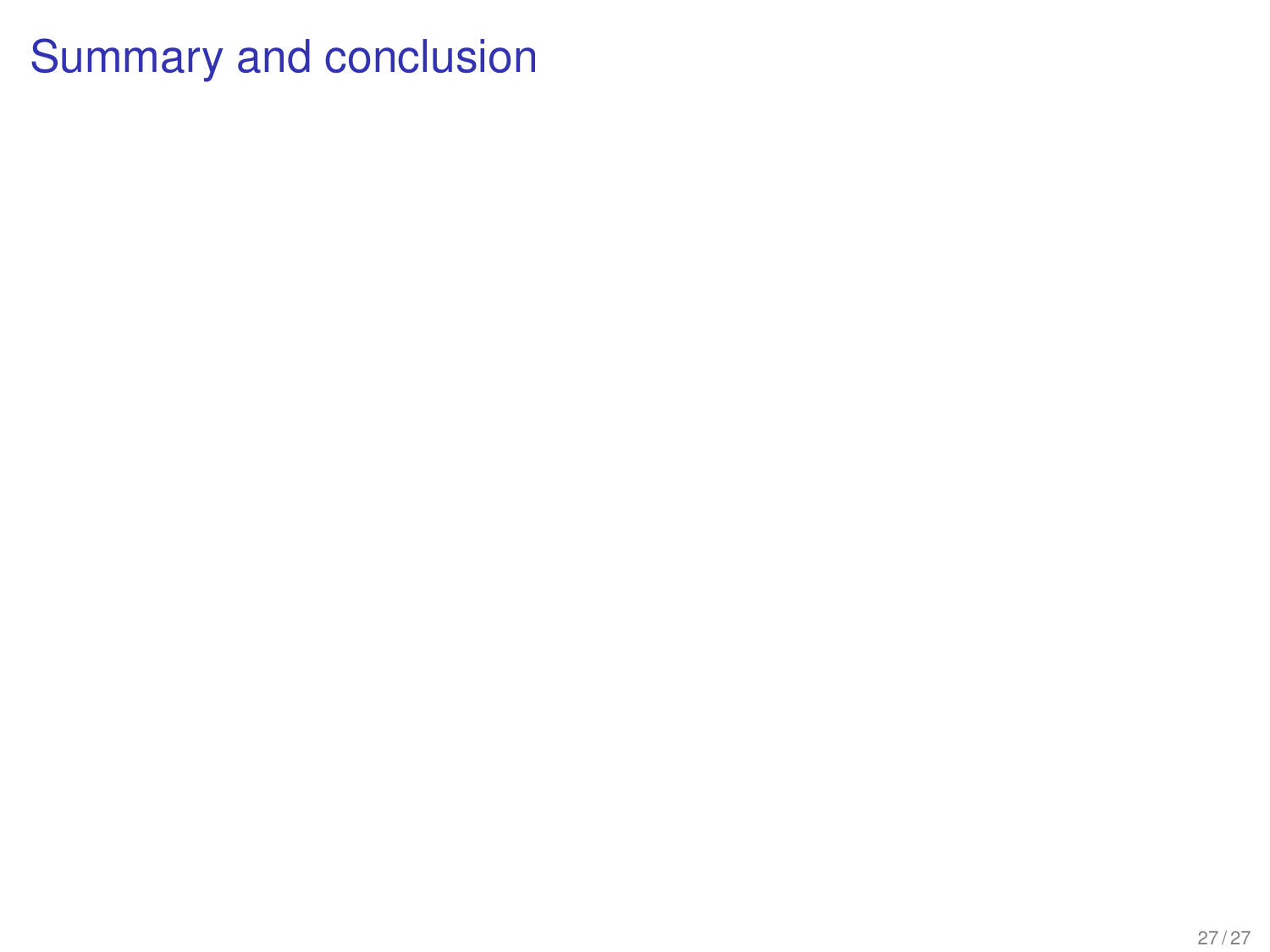Type checking is a computation over a program's syntax; its semantics may be described in different ways;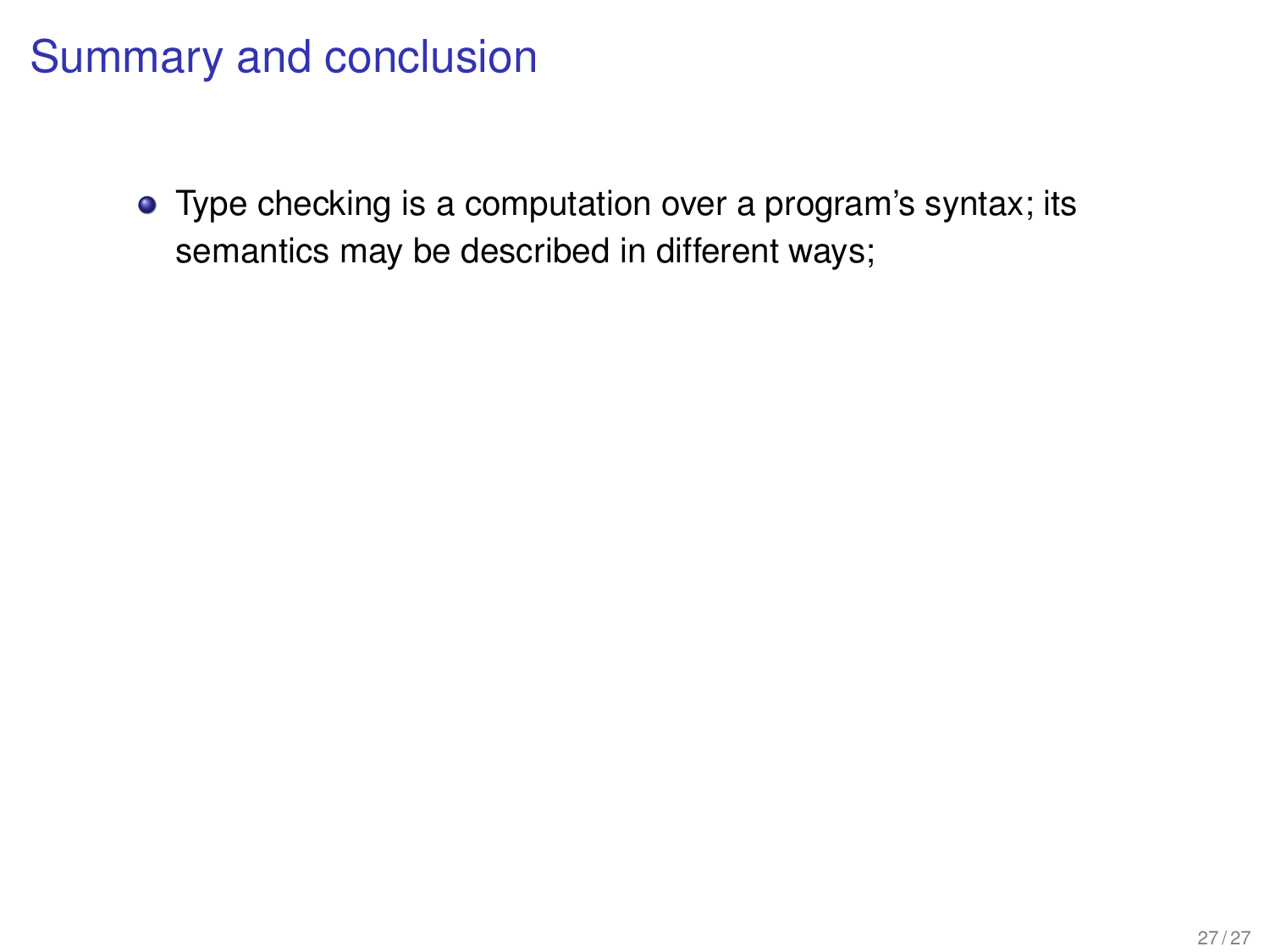- Type checking is a computation over a program's syntax; its semantics may be described in different ways;
- Different formalisms and corresponding implementations might be used, but *equivalence* between them *should be proved*;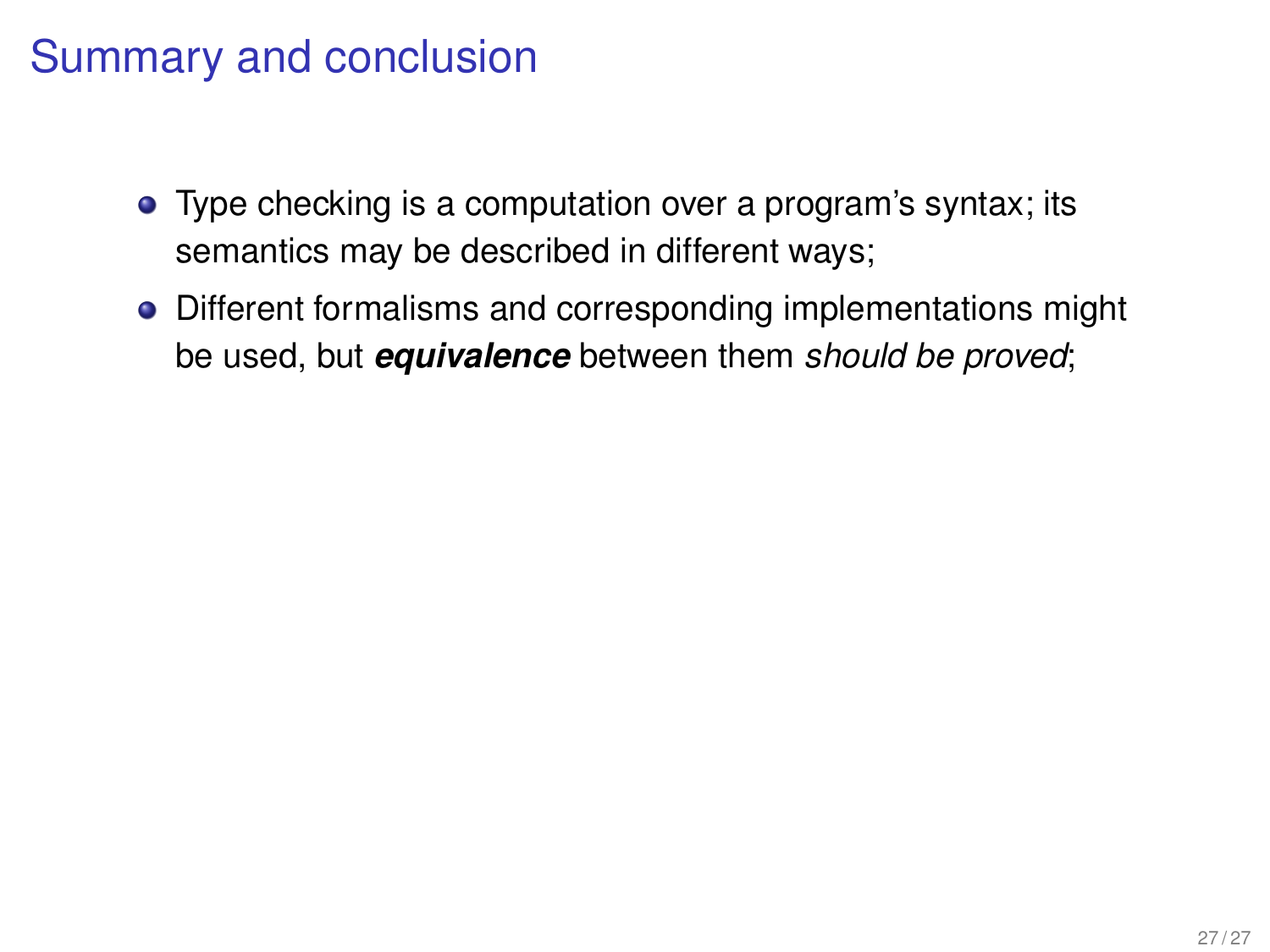- Type checking is a computation over a program's syntax; its semantics may be described in different ways;
- Different formalisms and corresponding implementations might be used, but *equivalence* between them *should be proved*;
- Functional correspondence by program transformations enables us to *derive* a family of algorithms for type checking, rather than *invent* them from scratch: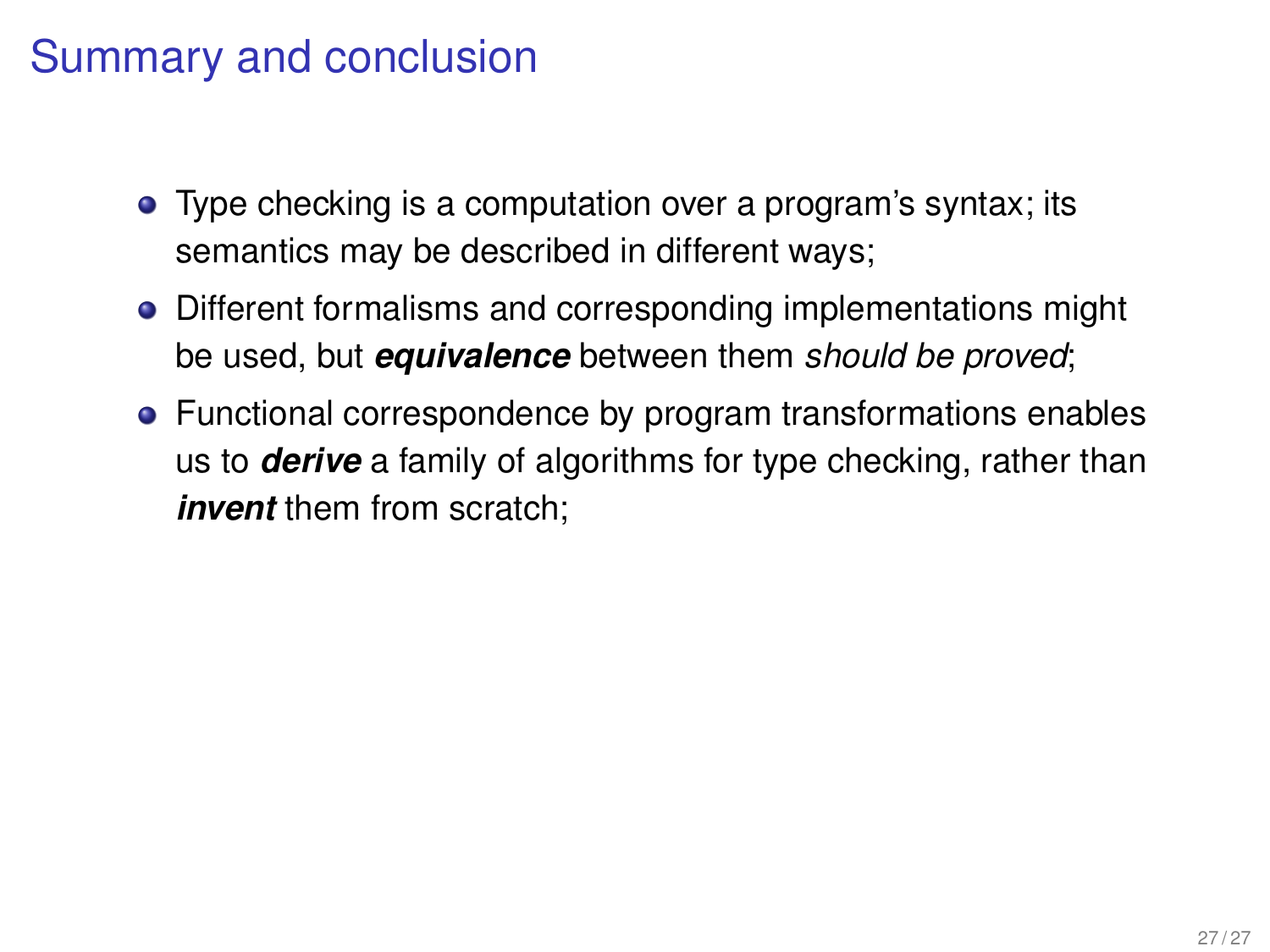- Type checking is a computation over a program's syntax; its semantics may be described in different ways;
- Different formalisms and corresponding implementations might be used, but *equivalence* between them *should be proved*;
- Functional correspondence by program transformations enables us to *derive* a family of algorithms for type checking, rather than *invent* them from scratch:
- A tool-chain of transformations is applied to derive those algorithms;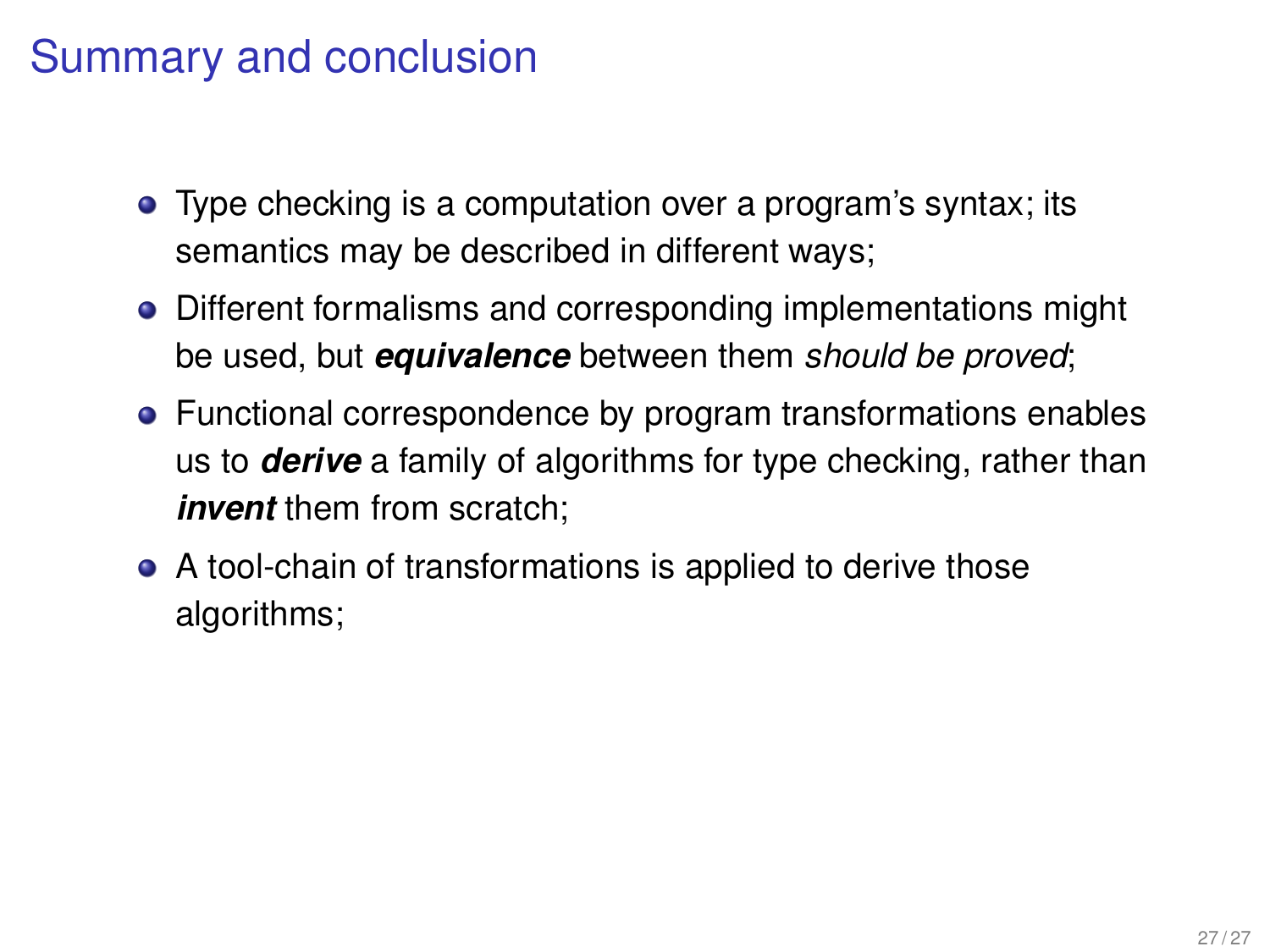- Type checking is a computation over a program's syntax; its semantics may be described in different ways;
- Different formalisms and corresponding implementations might be used, but *equivalence* between them *should be proved*;
- Functional correspondence by program transformations enables us to *derive* a family of algorithms for type checking, rather than *invent* them from scratch:
- A tool-chain of transformations is applied to derive those algorithms;
- All derived algorithms are correct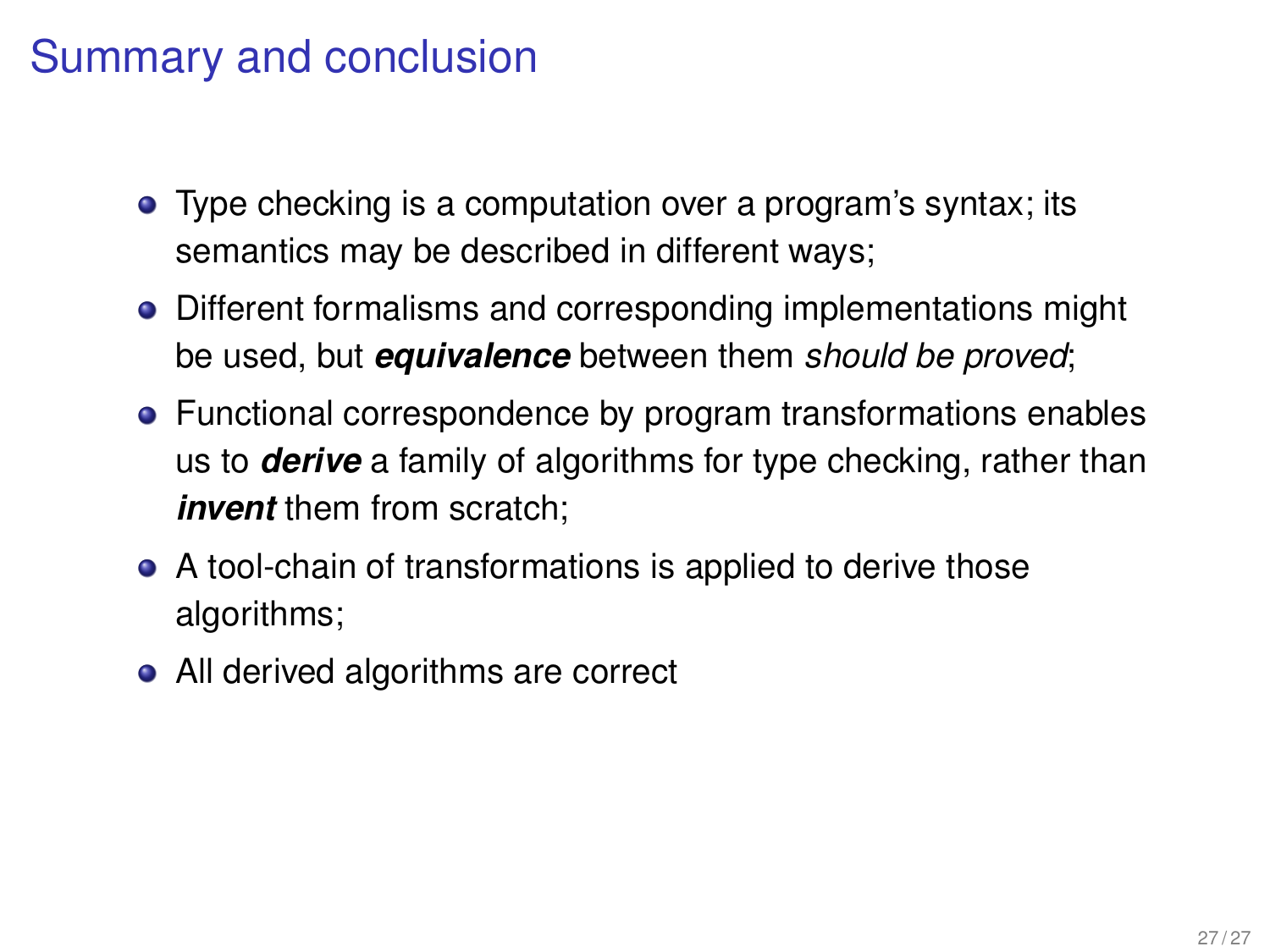- Type checking is a computation over a program's syntax; its semantics may be described in different ways;
- Different formalisms and corresponding implementations might be used, but *equivalence* between them *should be proved*;
- Functional correspondence by program transformations enables us to *derive* a family of algorithms for type checking, rather than *invent* them from scratch:
- A tool-chain of transformations is applied to derive those algorithms;
- All derived algorithms are correct *by construction*.